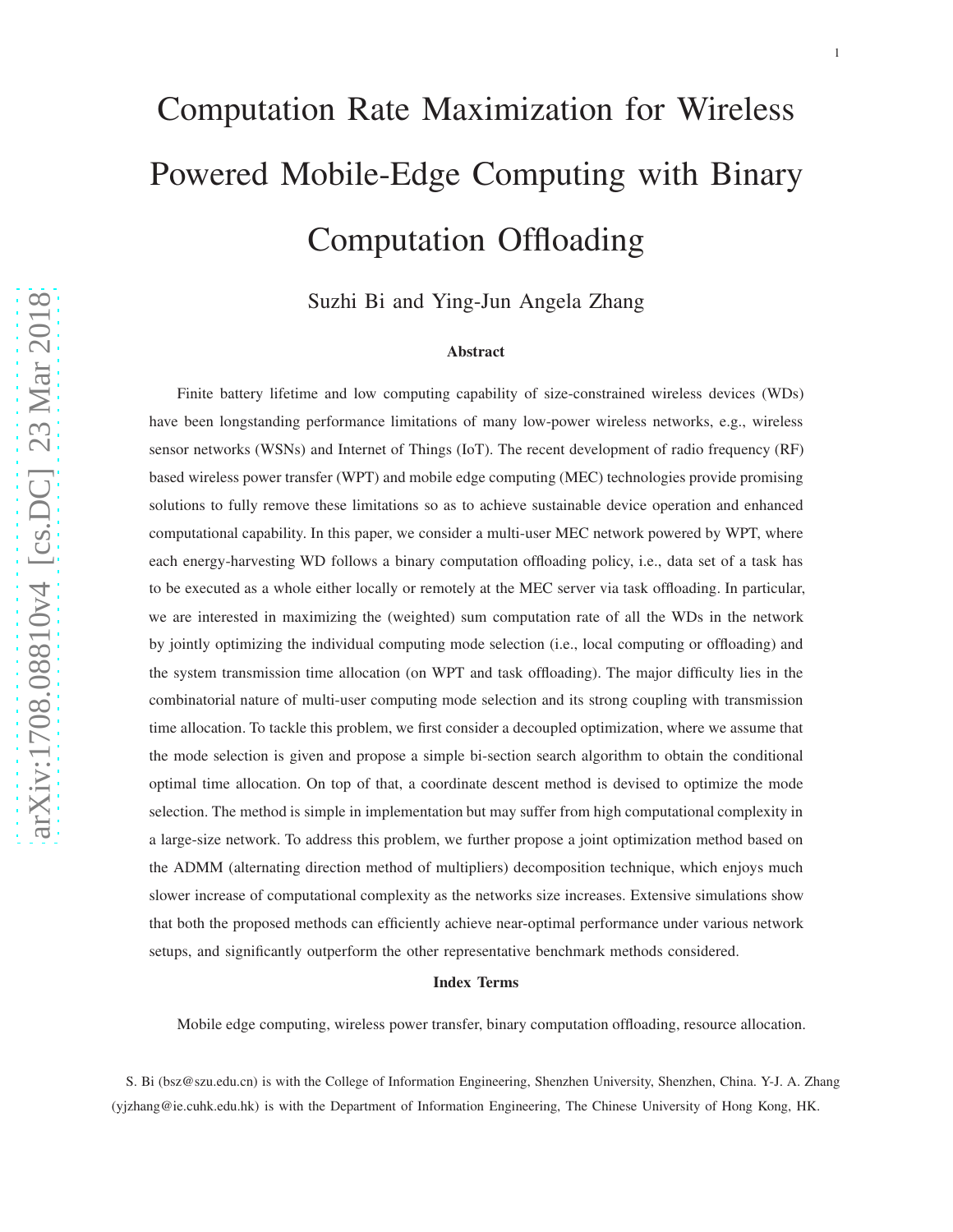# I. INTRODUCTION

The recent development of Internet of Things (IoT) technology is a key step towards truly intelligent and autonomous control in many important industrial and commercial systems, such as smart power grid and smart home automation [\[1\]](#page-28-0). In an IoT network, massive number of wireless devices (WDs) capable of communication and computation are deployed. Due to the stringent device size constraint and production cost consideration, an IoT device (e.g., sensor) often carries a capacity-limited battery and an energy-saving low-performance processor. As a result, the *finite device lifetime* and *low computing capability* are unable to support increasingly many new applications that require sustainable and high-performance computations, e.g., autonomous driving and augmented reality. Therefore, how to tackle the two fundamental performance limitations is a critical problem in the research and development of modern IoT technology.

Recently, radio frequency (RF) based *wireless power transfer* (WPT) has emerged as an effective solution to the finite battery capacity problem [\[2\]](#page-28-1)–[\[4\]](#page-29-0). Specifically, WPT uses dedicated RF energy transmitter, which can continuously charge the battery of remote energy-harvesting devices. Currently, commercial WPT transmitter can effectively deliver tens of microwatts RF power to a distance of more than 10 meters, which is sufficient to power the activities of many low-power WDs [\[5\]](#page-29-1). Meanwhile, we expect much more efficient WPT in the near future, considering the fast development of WPT circuit design and advanced signal processing techniques, e.g., energy beamforming [\[6\]](#page-29-2), [\[7\]](#page-29-3) and distributed multi-point WPT [\[8\]](#page-29-4). The application of WPT to power wireless communication devices has attracted extensive research interests [\[5\]](#page-29-1), [\[9\]](#page-29-5), [\[10\]](#page-29-6). Thanks to the broadcasting nature of RF signal, WPT is particularly suitable for powering a large number of closely-located WDs, like those deployed in WSNs and IoT.

On the other hand, a recent technology innovation named *mobile edge computing* (MEC) is proposed as a cost-effective method to enhance the computing capability of wireless devices [\[11\]](#page-29-7), [\[12\]](#page-29-8). As its name suggests, MEC allows the WDs to offload intensive computations to nearby servers located at the edge of radio access network, e.g., cellular base station and WiFi access point (AP). Compared with the conventional cloud computing paradigm, MEC removes long backhaul latency, and enjoys lower device energy consumption and superior server load balancing performance. In particular, MEC hits a perfect match with the IoT technology, and thus has attracted massive investment from many major technology companies, such as Huawei, Intel and IBM, and has been identified as a key technology towards future 5G network [\[13\]](#page-29-9). In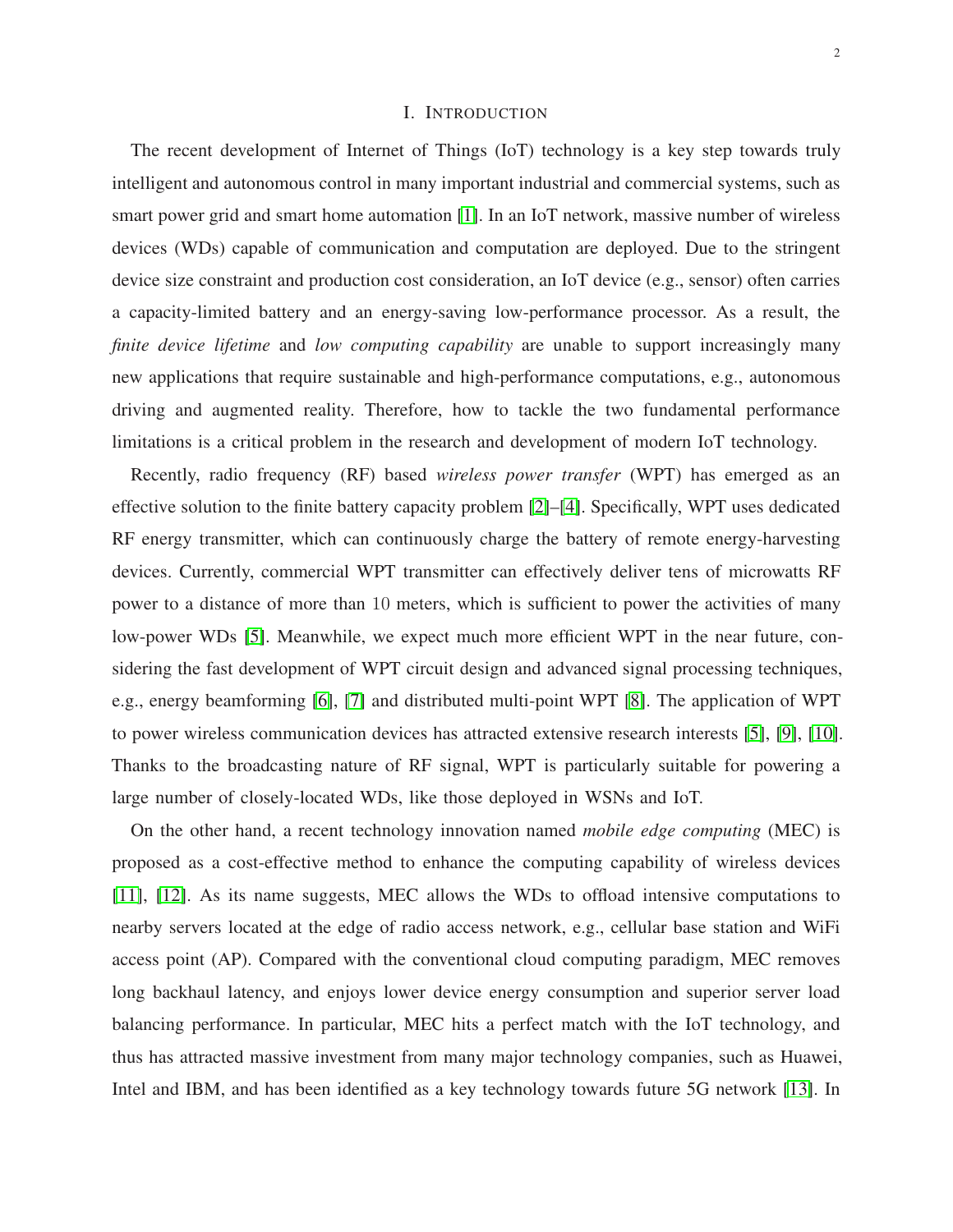<span id="page-2-0"></span>

Fig. 1: An example 3-user wireless powered MEC system with binary computation offloading.

general, there are two basic computation task offloading models in MEC, i.e., binary and partial computation offloading [\[12\]](#page-29-8). Specifically, *binary offloading* requires a task to be executed as a whole either locally at the WD or remotely at the MEC server. Partial offloading, on the other hand, allows a task to be partitioned into two parts with one executed locally and the other offloaded for edge execution. In practice, binary offloading is easier to implement and suitable for simple tasks that are not partitionable, while partial offloading is favorable for some complex tasks composed of multiple parallel segments.

In conventional battery-powered MEC networks, a key research problem is the joint design of task offloading and system resource allocation to optimize the computing performance [\[14\]](#page-29-10)– [\[17\]](#page-29-11). For a single-user MEC, [\[14\]](#page-29-10) studies the optimal binary offloading decision to minimize the energy consumption under stochastic wireless channel, where it optimizes the CPU frequency in local computing mode and the transmission data rate in offloading mode. For partial offloading mode, [\[15\]](#page-29-12) jointly optimizes the offloading ratio, transmission power and CPU frequency to either minimize energy consumption or computation latency. For multi-user MEC with partial offloading, [\[16\]](#page-29-13) allows the users to share the MEC server in time and formulates a convex optimization to minimize the weighted sum energy consumption of the users by jointly optimizing the offloading ratio and time. Multi-user MEC with binary offloading is a more complicated scenario, which often involves non-convex combinatorial optimization problems. In [\[17\]](#page-29-11), a heuristic algorithm based on separable semidefinite relaxation is proposed to optimize binary offloading decisions and wireless resource allocation for minimum energy consumptions.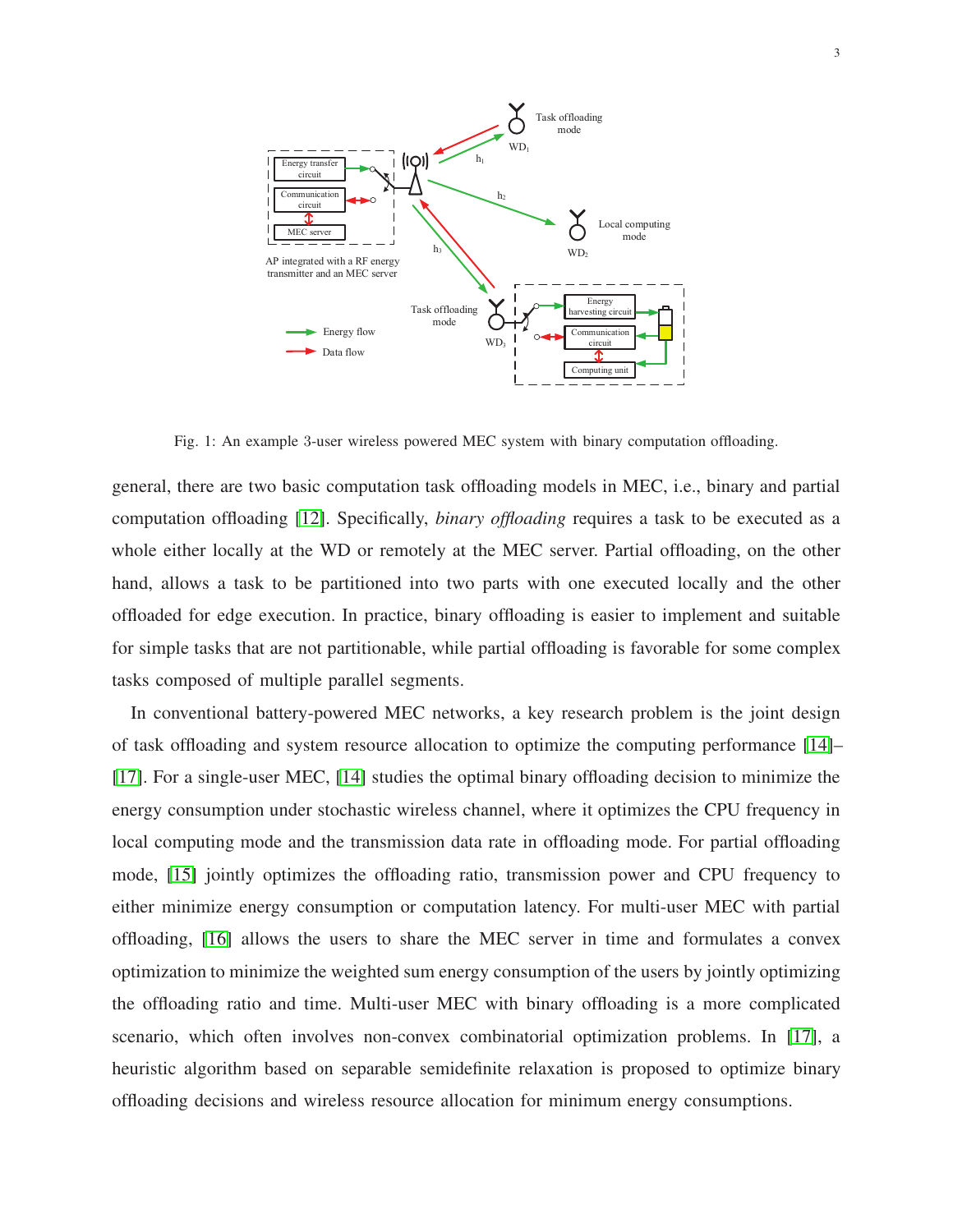The integration of WPT and MEC technologies introduces a new paradigm named *wireless powered MEC*, which can potentially tackle the two fundamental performance limitations in IoT networks. Meanwhile, it brings new challenges to the optimal system design. On one hand, the task offloading and resource allocation decisions in MEC now depend on the distinct amount of energy harvested by individual WDs from WPT. On the other hand, WPT and task offloading need to share the limited wireless resource, e.g., time or frequency. There are few existing studies on wireless powered MEC system [\[18\]](#page-29-14)–[\[20\]](#page-29-15). [\[18\]](#page-29-14) considers a single-user wireless powered MEC with binary offloading, where the user maximizes its probability of successful computation under latency constraint. In a multi-user scenario, [\[19\]](#page-29-16) considers using a multi-antenna AP to power the users and minimizes the AP's total energy consumption subject to the users' individual latency constraints. A closely related work to this paper is [\[20\]](#page-29-15), which maximizes the weighted sum computation rate of a multi-user wireless powered MEC network. However, both [\[19\]](#page-29-16) and [\[20\]](#page-29-15) assume partial computation offloading policy. In contrast, the optimal design of binary offloading policy, which is widely adopted in IoT networks by simple computing tasks, is currently lacking of study. Mathematically speaking, partial offloading is a convex-relaxed version of the binary offloading policy, which avoids the hard combinatorial mode selection problem in system design. In fact, both [\[19\]](#page-29-16) and [\[20\]](#page-29-15) derived convex optimization formulations, such that the optimal solution can be efficiently obtained with off-the-shelf algorithms. The optimal design under the binary offloading policy in a multi-user environment, however, is a much more challenging problem, which even has not been fully addressed in conventional battery-powered MEC.

In this paper, we consider a wireless powered MEC network as shown in Fig. [1,](#page-2-0) where the AP is reused as both energy transmitter and MEC server that transfers RF power to and receives computation offload from the WDs. Each device follows the *binary offloading policy*. In particular, we are interested in maximizing the *weighted sum computation rate*, i.e., the number of processed bits per second, of all the WDs in the network, which is a direct measure of the overall computing capability of the system [\[20\]](#page-29-15). To the authors' best knowledge, this is the first paper that studies the optimal design in a multi-user wireless powered MEC network using binary computation offloading policy. Our contributions are detailed below.

1) We formulate the problem as a joint optimization of individual computing mode selection (i.e., offloading or local computing) and the system transmission time allocation (on WPT and task offloading). The combinatorial nature of multi-user computing mode selection and its strong coupling with time allocation make the optimal solution hard to obtain in general.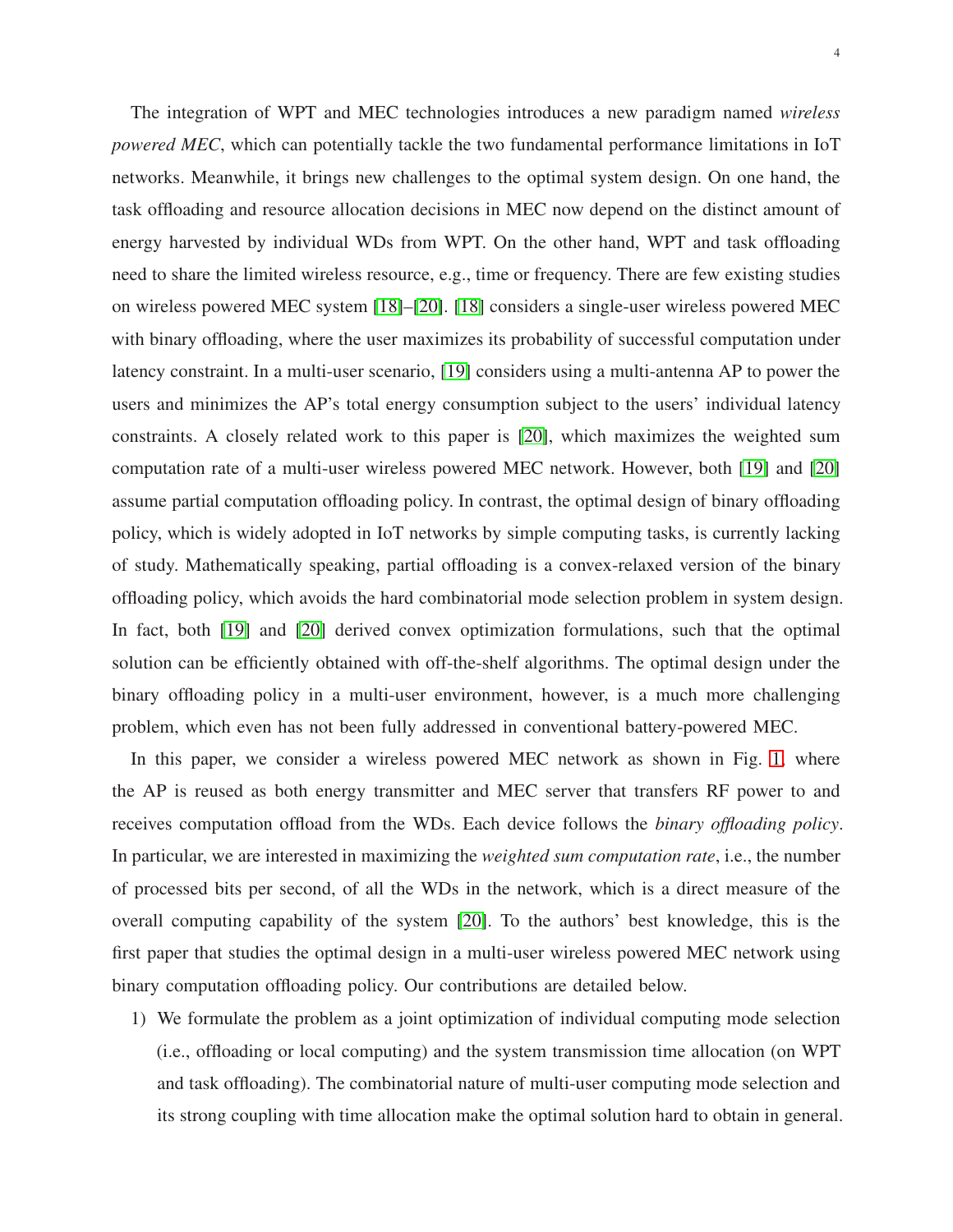- 2) We first propose a decoupled optimization method. With a given mode selection decision, we derive a semi-closed-form solution of the optimal time allocation. Then, we propose a simple bi-section search algorithm that can efficiently obtain the optimal time allocation. On top of that, a coordinate descent (CD) method is devised to optimize the mode selection. The method is simple in implementation as it involves only basic function evaluations. However, the overall computational complexity grows like  $O(N^3)$ , where N is the network size. As such, the computational complexity may become undesirable when  $N$  is too large.
- 3) To address the complexity issue in large-size networks, we further devise an ADMMbased technique that jointly optimizes the mode selection and time allocation. The proposed method tackles the hard combinatorial mode selection by decomposing the original problem into parallel small-scale integer programming subproblems, one for each WD. Compared to the CD method, the ADMM-based method requires more complex calculations, e.g., projected Newton's method [\[21\]](#page-29-17). On the other hand, its computational complexity increases much more slowly at a linear rate  $O(N)$  of the network size.

Extensive simulations show that both the proposed algorithms can achieve *near-optimal* performance under various network setups, and significantly outperform the other benchmark algorithms, e.g., the convex relaxation method. In practice, based on their respective features, it is more preferable to apply the CD method when network size is small (e.g.,  $\leq 30$  WDs) or the AP is hardware-constrained, and to use ADMM-based method in a large-size network where the impact of network size dominates the overall computational complexity. Interestingly, in a special case where all the WDs are of equal computation energy efficiency and weight, we observe that the optimal computing mode selection has a *threshold structure* based on the wireless channel strength. Accordingly, the optimal computing mode can be easily obtained by searching the threshold from the WD with the strongest channel to the weakest.

The rest of the paper is organized as follows. In Section II, we introduce the system model of the wireless powered MEC. The computation rate maximization problem is formulated in Section III. In Section IV and V, we propose two efficient algorithms to solve the problem with different practical features. In Section VI, we discuss some practical extensions of the proposed algorithms. In Section VII, simulation results are presented to evaluate the proposed algorithms. Finally, we conclude the paper and discuss future directions in Section VIII.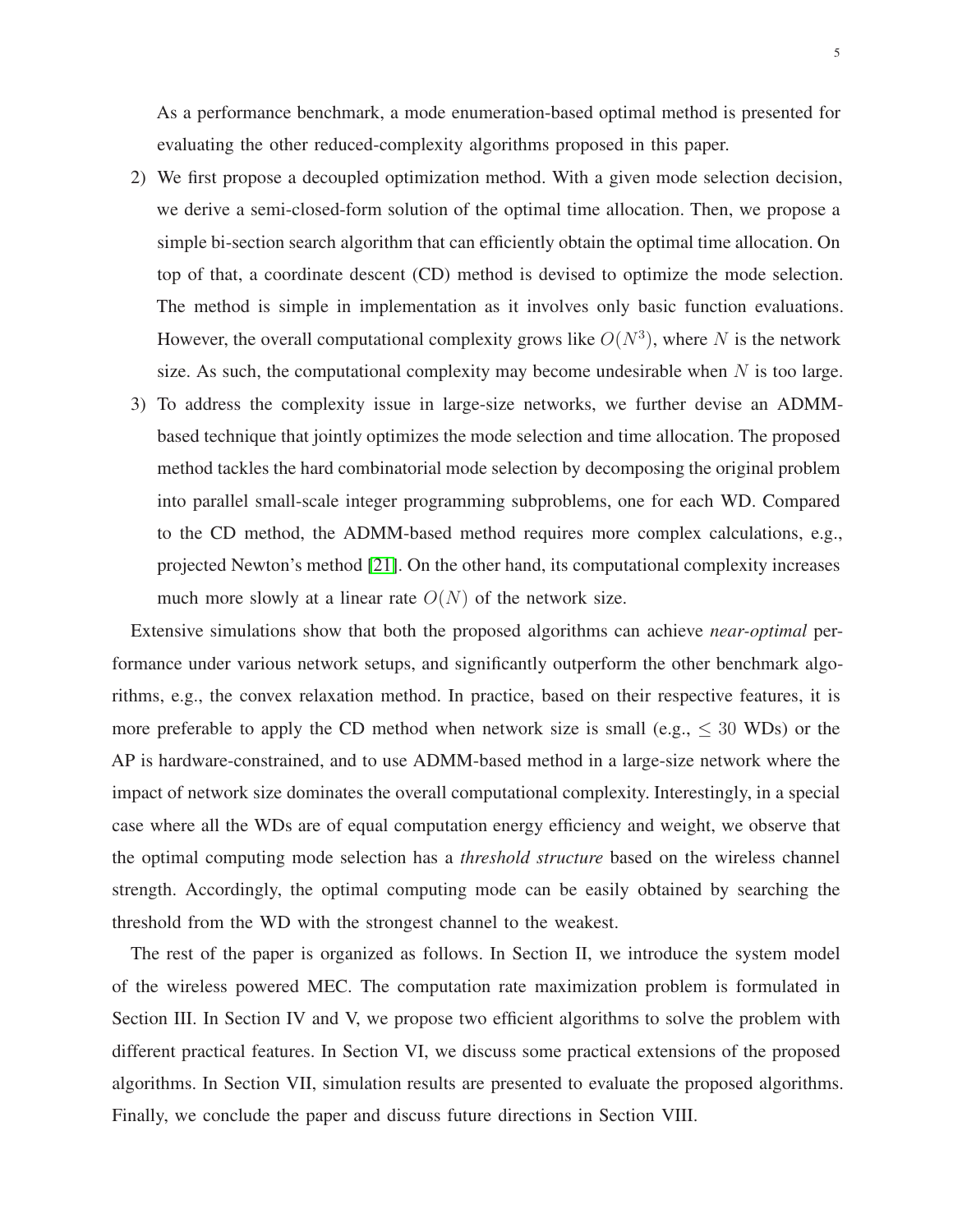### II. SYSTEM MODEL

#### *A. Network Model*

As shown in Fig. [1,](#page-2-0) we consider a wireless powered MEC network consisting of an AP and N WDs, where the AP and the WDs have a single antenna each. In particular, an RF energy transmitter and a MEC server is integrated at the AP. The AP is assumed to be connected to a stable power supply and broadcast RF energy to the distributed WDs, while each WD has an energy harvesting circuit and a rechargeable battery that can store the harvested energy to power its operations. Each device, including the AP and the WDs, has a communication circuit. Specifically, we assume that WPT and communication are performed in the same frequency band. To avoid mutual interference, the communication and energy harvesting circuits of each WD operate in a time-division-multiplexing (TDD) manner. A similar TDD circuit structure is also applied at the AP to separate energy transmission and communication with the WDs. Within each system time frame of duration  $T$ , the wireless channel gain between the AP and the  $i$ -th WD is denoted by  $h_i$ , which is assumed reciprocal for the downlink and uplink,<sup>[1](#page-5-0)</sup> and static within each time frame but may vary across different time frames.

Within each time frame, we assume that each WD needs to accomplish a certain computing task based on its local data. For instance, a WD as a wireless sensor needs to regularly generate an estimate, e.g., the pollution level of the monitored area, based on the raw data samples measured from the environment. In particular, the computing task of a WD can be performed locally by the on-chip micro-processor, which has low computing capability due to the energyand size-constrained computing processor. Alternatively, the WD can also offload the data to the MEC server with much more powerful processing power, which will compute the task and send the result back to the WD.

In this paper, we assume that the WDs adopt a binary computation offloading rule. That is, a WD must choose to operate in either the local computing mode (mode  $0$ , like WD<sub>2</sub> in Fig. 1) or the offloading mode (mode 1, like  $WD_1$  and  $WD_3$ ) in each time frame. In practice, this corresponds to a wide variety of applications. For instance, the measurement samples of a sensor are correlated in time, and thus need to be jointly processed to enhance the estimation accuracy.

<span id="page-5-0"></span> $1$ The channel reciprocity assumption is made to obtain more design insights on the impact of wireless channel conditions. The proposed algorithms in this paper, however, can be easily extended to the case with non-equal uplink and downlink channels.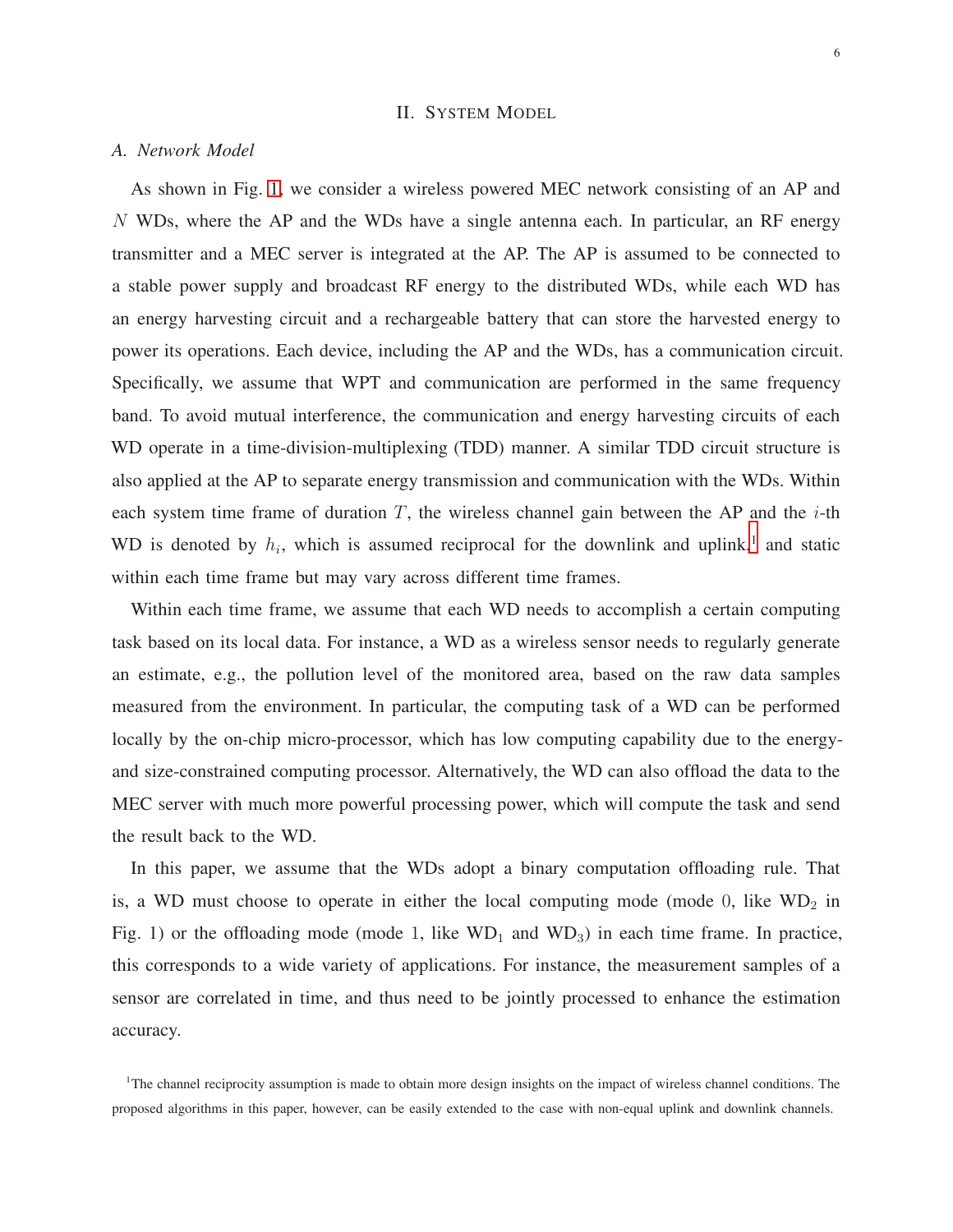<span id="page-6-0"></span>

|                                    | $\leftarrow$ $\tau_I T \longrightarrow \leftarrow \tau_I T \longrightarrow \leftarrow z_0 \longrightarrow \leftarrow z_0 \longrightarrow$ |                                                                           |  |                   |
|------------------------------------|-------------------------------------------------------------------------------------------------------------------------------------------|---------------------------------------------------------------------------|--|-------------------|
| $AP \rightarrow WDs$<br><b>WPT</b> | $WD_1\rightarrow AP$<br>Offload                                                                                                           | $WD_3\rightarrow AP$ $AP\rightarrow WD_1$ $AP\rightarrow WD_3$<br>Offload |  | Download Download |
|                                    |                                                                                                                                           |                                                                           |  |                   |

Fig. 2: An example time allocation in the 3-user wireless powered MEC network in Fig. [1.](#page-2-0) Only  $WD_1$  and  $WD_3$ selecting mode 1 offload the task to and download the computation results from the AP.

#### *B. Computation Model*

We consider an example transmission time allocation in Fig. [2.](#page-6-0) We use two mutually exclusive sets  $\mathcal{M}_0$  and  $\mathcal{M}_1$  to denote the indices of WDs that operate in mode 0 and 1, respectively. As such  $M = M_0 \cup M_1 = \{1, \dots, N\}$  is the set of all the WDs. In the first part of a tagged time frame, the AP broadcasts wireless energy to the WDs for  $aT$  amount of time, where  $a \in [0,1]$ , and all the WDs harvest the energy. Specifically, the energy harvested by the  $i$ -th WD is

$$
E_i = \mu P h_i a T, \quad i = 1, \cdots, N,\tag{1}
$$

where P denotes the RF energy transmit power of the AP and  $\mu \in (0,1)$  denotes the energy harvesting efficiency [\[6\]](#page-29-2). In the second part of the time frame  $(1 - a)T$ , the WDs in  $\mathcal{M}_1$  (e.g.,  $WD<sub>1</sub>$  and  $WD<sub>3</sub>$  in Fig. [1\)](#page-2-0) offload the data to the AP. To avoid co-channel interference, we assume that the WDs take turns to transmit in the uplink, and the time that a  $WD_i$  transmits is denoted by  $\tau_i$ ,  $\tau_i \in [0, 1]$ . Depending on the selected computing mode, the detailed operation of each WD is illustrated as follows.

*1) Local Computing Mode:* Notice that the energy harvesting circuit and the computing unit are separate. Thus, a mode-0 WD can *harvest energy and compute its task simultaneously* [\[19\]](#page-29-16). That is, it can compute throughout the entire time frame of duration T. Let  $\phi > 0$  denote the number of computation cycles needed to process one bit of raw data, which is determined by the nature of the application and is assumed to be equal for all the WDs. Let  $f_i$  denote the processor's chosen computing speed (cycles per second) and  $0 \le t_i \le T$  denote the computation time of the WD.  $f_i \le f_{max}$  holds as the computation capability constraint. The power consumption of the processor is modeled as  $k_i f_i^3$  (joule per second), where  $k_i$  denotes the computation energy efficiency coefficient of the processor's chip [\[15\]](#page-29-12). Then, the total energy consumption is constrained by

<span id="page-6-1"></span>
$$
k_i f_i^3 t_i \le E_i \tag{2}
$$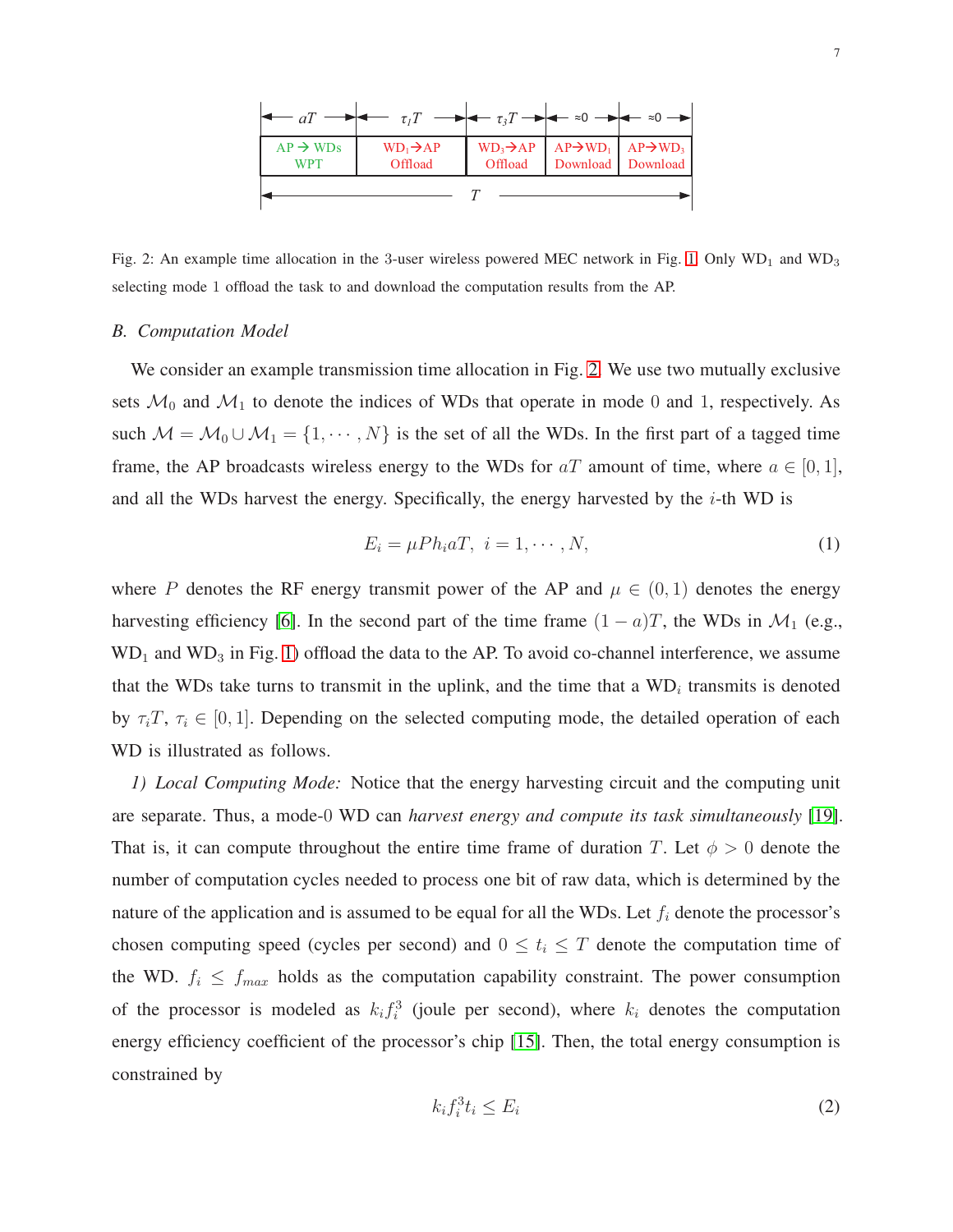to ensure sustainable operation of the WD.[2](#page-7-0) In particular, we assume that the WDs are *energyconstrained*, such that a WD can always consume all the harvested energy within a time frame by operating at the maximum computing speed. In other words,

<span id="page-7-4"></span>
$$
E_i = \mu P h_i a T \le \mu P h_i T < k_i f_{max}^3 T \tag{3}
$$

holds for any practical value of  $h_i$  and  $i = 1, \dots, N$ . Accordingly, the computation rate of a mode-0 WD<sub>i</sub> (in bits per second), denoted by  $r_{L,i}$ , can be calculated as [\[15\]](#page-29-12)

<span id="page-7-3"></span>
$$
r_{L,i} = \frac{f_i t_i}{\phi T}, \ \forall i \in \mathcal{M}_0. \tag{4}
$$

*2) Offloading Mode:* Due to the TDD circuit constraint, a mode-1 WD can only *offload its task to the AP after harvesting energy*. We denote the number of bits to be offloaded to the AP as  $v_u b_i$ , where  $b_i$  denotes the amount of raw data and  $v_u > 1$  indicates the communication overhead in task offloading, such as packet header and encryption. Let  $P_i$  and  $\tau_i T$  denote the transmit power and time of the *i*-th WD, respectively. Then, the maximum  $b_i^*$  equals to the data transmission capacity, i.e.,

<span id="page-7-1"></span>
$$
b_i^* = \frac{B\tau_i T}{v_u} \log_2 \left( 1 + \frac{P_i h_i}{N_0} \right), \ \forall i \in \mathcal{M}_1,\tag{5}
$$

where  $B$  denotes the communication bandwidth and  $N_0$  denotes the receiver noise power.

After receiving the raw data of all the WDs, the AP computes and sends back the output result of length  $r_d b_i$  bits back to the corresponding WD. Here,  $r_d \ll 1$  indicates the output/input ratio including the overhead in downlink transmission. Let  $f_0$  denote the AP processor's fixed computing speed and  $P_0$  denote the transmit power of the AP. The time spent on task computation and feeding back to  $WD_i$  is

<span id="page-7-2"></span>
$$
l_i = \frac{\phi b_i}{f_0} + \frac{r_d b_i}{B \log_2 \left(1 + \frac{P_0 h_i}{N_0}\right)}.
$$
\n(6)

In practice, the computing capability and the transmit power of the AP is much stronger than the energy-harvesting WDs, e.g., by more than three orders of magnitude. Beside,  $r_d$  is a very small value, e.g., one output temperature estimation from tens of input sensing sample. Accordingly, we can infer from [\(5\)](#page-7-1) and [\(6\)](#page-7-2) that  $l_i \ll \tau_i T$ , and thus the time spent on task computation and

<span id="page-7-0"></span><sup>&</sup>lt;sup>2</sup>We assume each WD has sufficient initial energy in the very beginning and the battery capacity is sufficiently large such that battery-overcharging is negligible.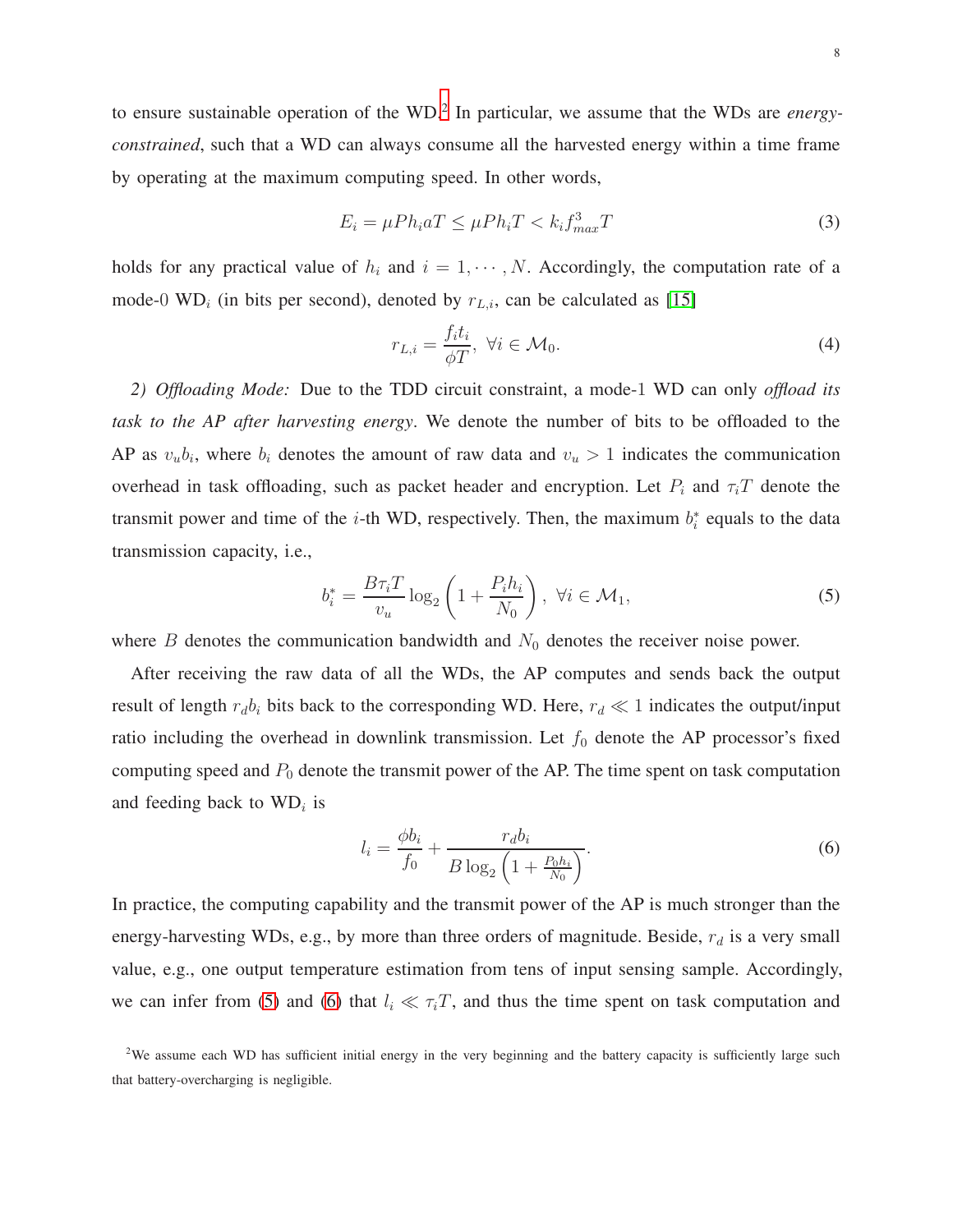result feedback by the AP can be safely neglected like in [\[14\]](#page-29-10), [\[18\]](#page-29-14), [\[19\]](#page-29-16). In this case, task offloading can occupy the rest of the time frame after WPT, i.e.,

<span id="page-8-2"></span>
$$
\sum_{i \in \mathcal{M}_1} \tau_i + a \le 1. \tag{7}
$$

Besides, from the above discussion, we also neglect the energy consumption by the WD on receiving the computation result from the AP, and consider only the energy consumptions on data transmission to the AP.<sup>[3](#page-8-0)</sup> In this case, a WD needs to exhaust its harvested energy on task offloading to maximize the computation rate, i.e.,  $P_i^* = \frac{E_i}{\tau_i T}$  $\frac{E_i}{\tau_i T}$ .<sup>[4](#page-8-1)</sup> By substituting  $P_i^*$  into [\(5\)](#page-7-1), the maximum computation rate of a mode-1  $WD_i$ , denoted by  $r^*_{O,i}$ , can be expressed as

$$
r_{O,i}^{*} = \frac{b_i^{*}}{T} = \frac{B\tau_i}{v_u} \log_2 \left( 1 + \frac{\mu P a h_i^{2}}{\tau_i N_0} \right), \ \forall i \in \mathcal{M}_1.
$$
 (8)

In the next section, we formulate the weighted sum-rate maximization problem of the considered wireless powered MEC system.

# III. PROBLEM FORMULATION

In this paper, we maximize the weighted sum computation rate of all the WDs in each time frame. From [\(4\)](#page-7-3) and [\(8\)](#page-8-2), we can see that the computation rates of the WDs are related to their computing mode selection and the system resource allocation on WPT, communication, and computation. Mathematically, the computation rate maximization problem is formulated as follows.

$$
(P1): \quad \underset{\mathcal{M}_0, a, \tau, \mathbf{f}, \mathbf{t}}{\text{maximize}} \qquad \sum_{i \in \mathcal{M}_0} w_i \frac{f_i t_i}{\phi T} + \sum_{j \in \mathcal{M}_1} w_j \frac{B \tau_j}{v_u} \log_2 \left( 1 + \frac{\mu P a h_j^2}{\tau_j N_0} \right) \tag{9a}
$$

subject to

$$
\sum_{j \in \mathcal{M}_1} \tau_j + a \le 1,\tag{9b}
$$

<span id="page-8-3"></span>
$$
k_i f_i^3 t_i \le \mu P h_i a T, \ \forall i \in \mathcal{M}_0,\tag{9c}
$$

$$
0 \le t_i \le T, \ 0 \le f_i \le f_{max}, \ \forall i \in \mathcal{M}_0,
$$
\n(9d)

$$
a \ge 0, \ \tau_j \ge 0, \ \forall j \in \mathcal{M}_1,\tag{9e}
$$

$$
\mathcal{M}_0 \subseteq \mathcal{M}, \ \mathcal{M}_1 = \mathcal{M} \setminus \mathcal{M}_0. \tag{9f}
$$

<span id="page-8-0"></span><sup>3</sup>The energy and time consumed on channel estimation and coordination can be modeled as two constant terms that will not affect the validity of the proposed algorithms. For simplicity of illustration, they are neglected in this paper.

<span id="page-8-1"></span><sup>4</sup>Same as most of the existing work on wireless powered communications, e.g., [\[9\]](#page-29-5), [\[10\]](#page-29-6), we do not assume a maximum transmit power constraint for the WDs because of the small amount energy harvested from WPT in practice.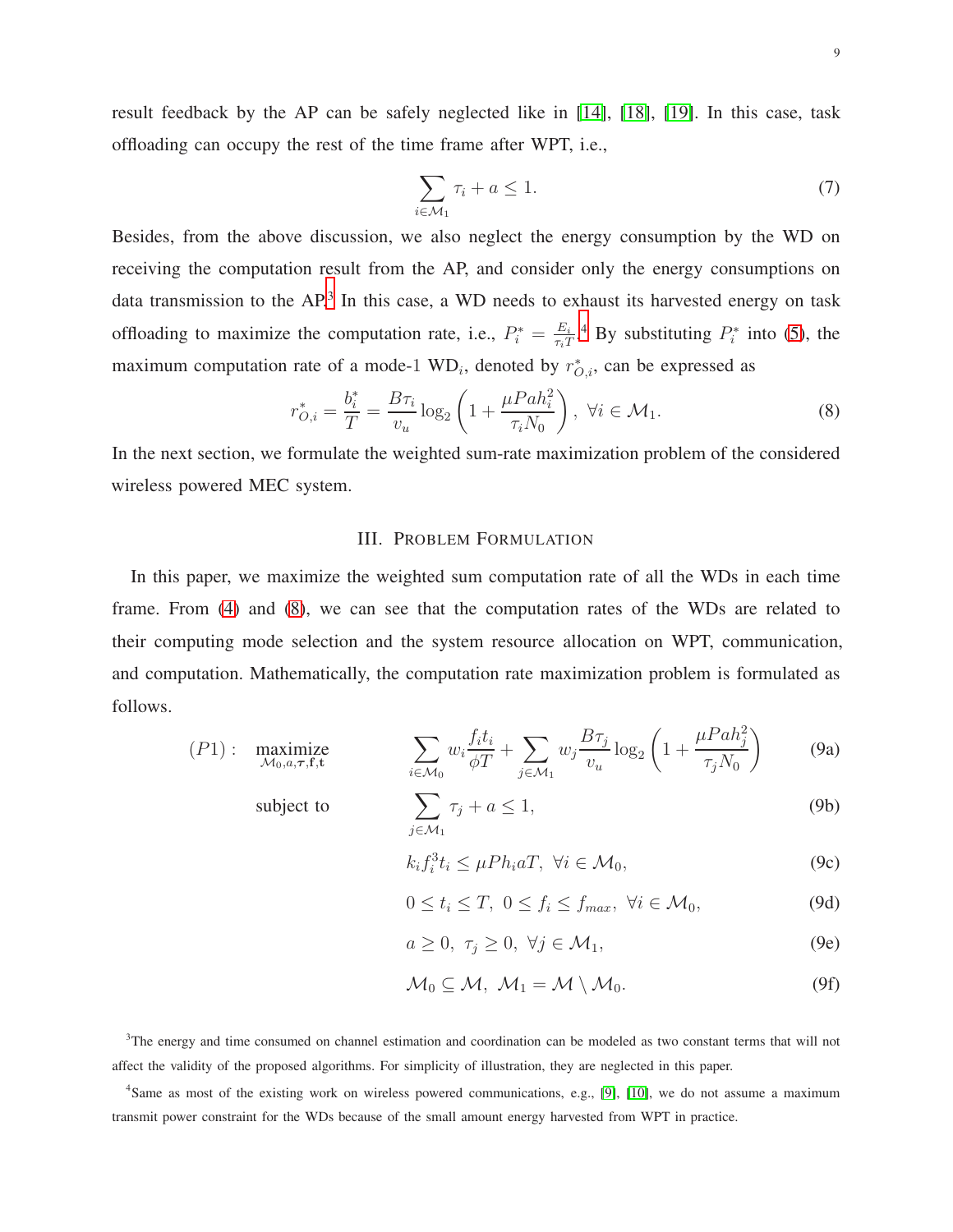Here,  $w_i > 0$  denotes the weight of the *i*-th WD.  $f = \{f_i | i \in M_0\}$  and  $t = \{t_i | i \in M_0\}$  denote the computing speed and computation time of the mode-0 WDs.  $\tau = \{\tau_j | j \in \mathcal{M}_1\}$  denotes the offloading time of the mode-1 WDs. The two terms of the objective function correspond to the computation rates of mode-0 and mode-1 WDs, respectively. [\(9b\)](#page-9-0) is the time allocation constraint and [\(9c\)](#page-9-1) denotes the individual energy harvesting constraints for mode-0 WDs.

Problem (P1) is evidently non-convex due to the combinatorial mode selection variable  $\mathcal{M}_0$ and the multiplicative terms in both the objective function and constraints. A close observation of (P1) shows that we can independently optimize the computing speed  $f_i$  and duration  $t_i$  of each mode-0 WD<sub>i</sub> without affecting the performance of the other WDs, when the WPT time  $aT$ is fixed. Specifically, we have the following lemma on the maximum local computation rate.

**Lemma** 1: The maximum  $r_{L,i}^* =$  is achieved when  $t_i^* = T$  and  $f_i^* = \left(\frac{E_i}{k_i T}\right)$  $k_iT$  $\frac{1}{3}$ .

*Proof*: For a tagged mode-0 WD<sub>i</sub>, we have  $r_{L,i} = \frac{f_i t_i}{\phi T} \leq \frac{1}{\phi T} \left( \frac{E_i}{k_i} \right)$  $k_i$  $\int_0^{\frac{1}{3}} t_i^{\frac{2}{3}}$ , where the inequality is obtained from [\(2\)](#page-6-1) and the upper bound is achievable by exhausting all the harvested energy on computation. Note that  $r_{L,i}$  increases monotonically with  $t_i$ . Hence, the maximum  $r_{L,i}^*$  is achieved by setting  $t_i^* = T$ , i.e., the WD computes for a maximal allowable time throughout the time frame. Accordingly, we have from [\(2\)](#page-6-1) that  $f_i^* = \min \left( \left( \frac{E_i}{k_i T} \right)^2 \right)$  $k_iT$  $\Big)^{\frac{1}{3}}$ ,  $f_{max}$ ). By the assumption in [\(3\)](#page-7-4), we can infer that  $\left(\frac{E_i}{k \cdot T}\right)$  $k_iT$  $\int_{0}^{\frac{1}{3}}$  <  $f_{max}$  always holds. Thus,  $f_i^* = \left(\frac{E_i}{k_i T}\right)$  $k_iT$  $\frac{1}{3}$ .  $\int_0^{\frac{1}{3}}$  into [\(4\)](#page-7-3), the maximum local computation rate

By substituting  $t_i^* = T$  and  $f_i^* = \left(\frac{E_i}{k_i T}\right)$  $k_iT$ 

<span id="page-9-2"></span>
$$
r_{L,i}^* = \frac{f_i^* t_i^*}{\phi T} = \eta_1 \left(\frac{h_i}{k_i}\right)^{\frac{1}{3}} a^{\frac{1}{3}}, \ \forall i \in \mathcal{M}_0,\tag{10}
$$

where  $\eta_1 \triangleq \frac{(\mu P)^{\frac{1}{3}}}{\phi}$  $\frac{p}{\phi}$  is a fixed parameter. Accordingly, we can replace the first term in (P1) with the RHS of  $(10)$  to safely remove the variables f, t and the corresponding constraints in  $(9c)$ and [\(9d\)](#page-8-3). This yields an equivalent simplification of (P1):

$$
(P2): \underset{\mathcal{M}_{0,a,\tau}}{\text{maximize}} \qquad \sum_{i \in \mathcal{M}_0} w_i \eta_1 \left(\frac{h_i}{k_i}\right)^{\frac{1}{3}} a^{\frac{1}{3}} + \sum_{j \in \mathcal{M}_1} w_j \varepsilon \tau_j \ln\left(1 + \frac{\eta_2 h_j^2 a}{\tau_j}\right) \tag{11a}
$$

subject to

$$
\sum_{j \in \mathcal{M}_1} \tau_j + a \le 1,\tag{11b}
$$

<span id="page-9-1"></span><span id="page-9-0"></span>
$$
a \ge 0, \tau_j \ge 0, \forall j \in M_1, \mathcal{M}_0 \subseteq \mathcal{M}, \mathcal{M}_1 = \mathcal{M} \setminus \mathcal{M}_0,
$$
 (11c)

where  $\eta_2 \triangleq \frac{\mu}{N_0}$  $\frac{\mu P}{N_0}$  and  $\varepsilon \triangleq \frac{B}{v_u \ln 2}$ . Among all the parameters in (P2), only the wireless channel gains  $h_i$ 's are time-varying in each time frame within the considered period, while the others (e.g.,  $w_i$ 's and  $k_i$ 's) are assumed to remain constant.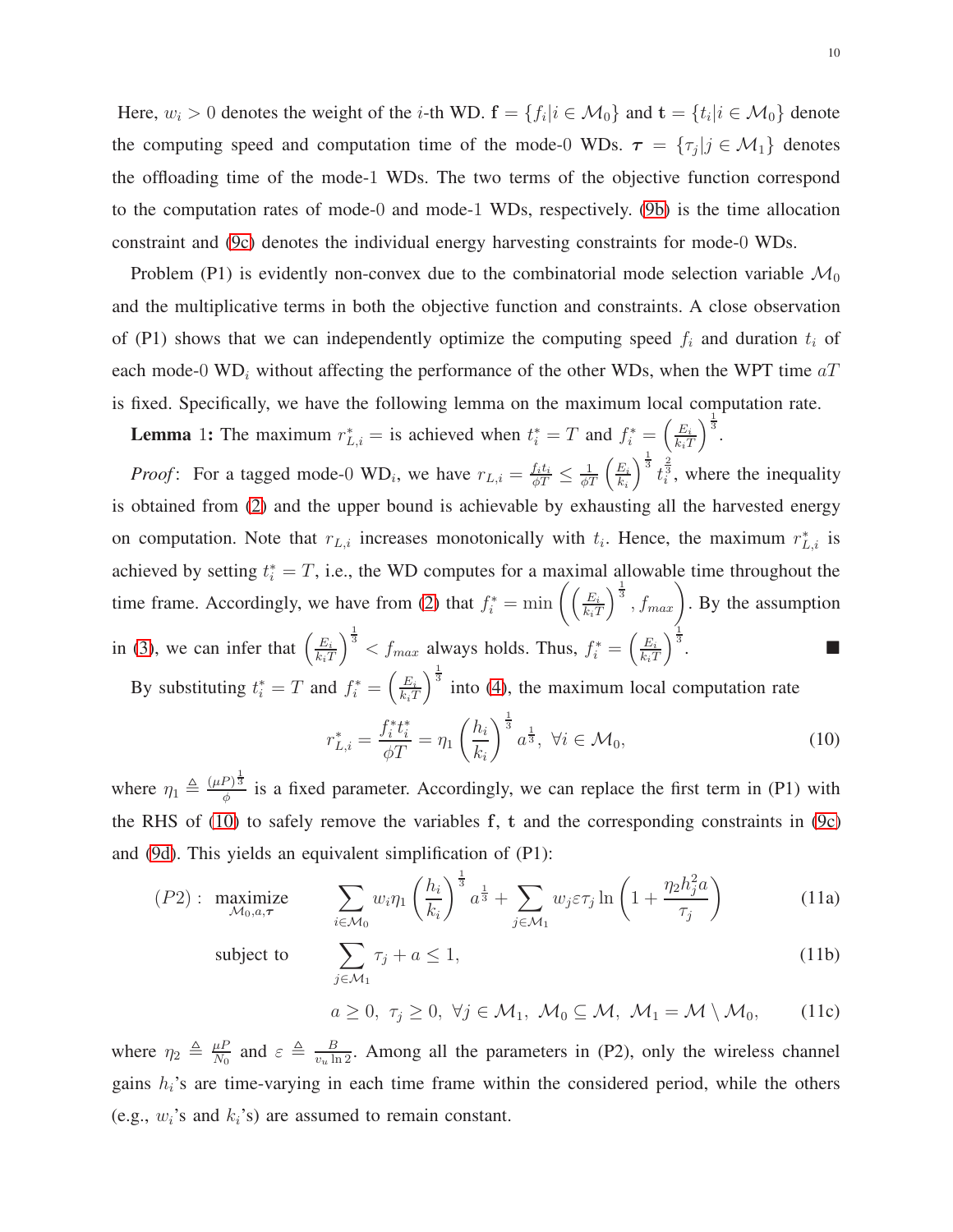(P2) is still a hard non-convex problem due to the combinatorial computing mode selection. However, we observe that the second term in the objective is jointly concave in  $(a, \tau_j)$ . Once  $\mathcal{M}_0$  is given, (P2) reduces to a convex problem, where the optimal time allocation  $\{a^*, \tau^*\}$  can be efficiently solved using off-the-shelf optimization algorithms, e.g., interior point method [\[21\]](#page-29-17). Accordingly, a straightforward method is to enumerate all the  $2^N$  possible  $\mathcal{M}_0$  and output the one that yields the highest objective value. The enumeration-based method may be applicable for a small number of WDs, e.g.,  $N \leq 10$ , however, quickly becomes computationally infeasible as N further increases. Therefore, it will be mainly used as a benchmark to evaluate the performance of the proposed reduced-complexity algorithms in this paper.

#### IV. DECOUPLED OPTIMIZATION USING COORDINATE DESCENT METHOD

In this section, we propose a decoupled optimization method, where we first assume that  $\mathcal{M}_0$  is given and derive a semi-closed-form expression of the optimal time allocation  $\{a^*, \tau^*\}$ . Subsequently, a low-complexity bi-section search can be applied to obtain the optimal solution. On top of that, we then devise a coordinate descent method that optimizes the mode selection. In addition, we further study a homogeneous special case, where the WDs have equal weight and computing efficiency, and obtain some interesting insights of the optimal solution.

# *A. Optimal Transmission Time Allocation Given* M<sup>0</sup>

In this subsection, we study the optimal transmission time allocation problem in (P2) given  $\mathcal{M}_0$ . In particular, we propose a simple bi-section search algorithm that has much lower complexity than general convex optimization techniques, e.g., interior point method. Besides, interesting design insights are obtained from the analysis in this subsection.

Suppose that  $\mathcal{M}_0$  is given in (P2). Let us introduce a Lagrangian multiplier to constraint [\(11b\)](#page-9-0) to form a partial Lagrangian

$$
L(a, \tau, \nu) = \sum_{i \in \mathcal{M}_0} w_i \eta_1 \left(\frac{h_i}{k_i}\right)^{\frac{1}{3}} a^{\frac{1}{3}} + \sum_{j \in \mathcal{M}_1} w_j \varepsilon \tau_j \ln\left(1 + \frac{\eta_2 h_j^2 a}{\tau_j}\right) + \nu \left(1 - a - \sum_{j \in \mathcal{M}_1} \tau_j\right).
$$
\n(12)

The corresponding dual function is

<span id="page-10-0"></span>
$$
d(\nu) = \underset{a,\tau}{\text{maximize}} \left\{ L\left(a,\tau,\nu\right) \mid a \ge 0, \ \tau_j \ge 0, \ \forall j \in \mathcal{M}_1 \right\},\tag{13}
$$

and the dual problem is

$$
\underset{\nu}{\text{minimize}} \quad \{d\left(\nu\right) \mid \nu \ge 0\} \,. \tag{14}
$$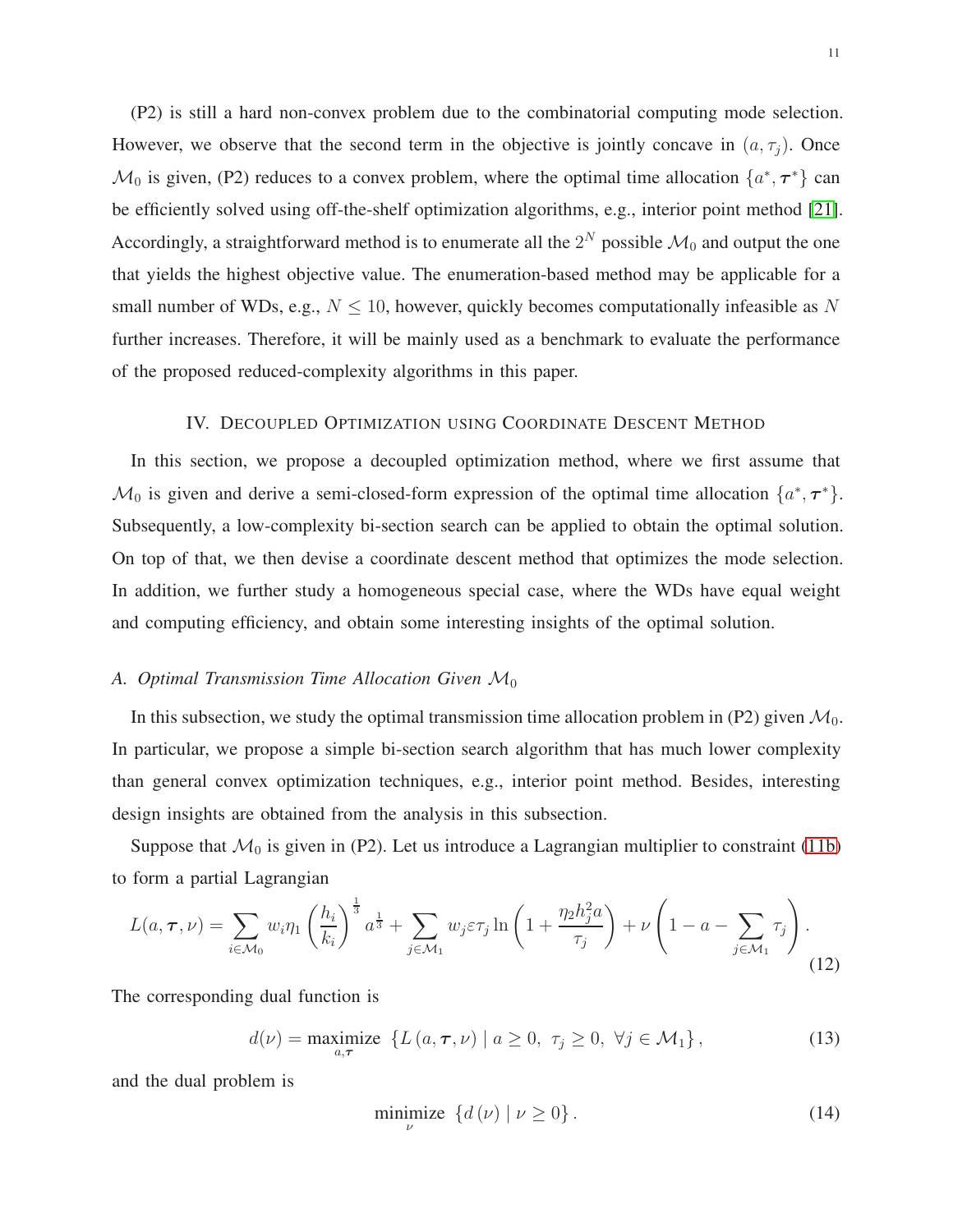As (P2) is a convex problem given  $\mathcal{M}_0$ , the dual problem achieves the same optimal objective value by the strong duality. It can be seen that equation  $\sum_{j \in \mathcal{M}_1} \tau_j^* + a^* = 1$  holds at the optimal solution. The following Lemma establishes the relation among  $\{a^*, \tau^*, \nu^*\}.$ 

**Lemma** 2: The optimal  $\{a^*, \tau^*, \nu^*\}$  satisfies

<span id="page-11-0"></span>
$$
\frac{\tau_j^*}{a^*} = \frac{\eta_2 h_j^2}{-\left(W\left(-\frac{1}{\exp(1+\frac{\nu^*}{w_j \varepsilon})}\right)\right)^{-1} - 1}, \ \forall j \in \mathcal{M}_1,\tag{15}
$$

where  $W(x)$  denotes the Lambert-W function, which is the inverse function of  $f(z) = z \exp(z) = z$ x, i.e.,  $z = W(x)$ .

*Proof:* Please see the detailed proof in the Appendix A.

We can infer from [\(15\)](#page-11-0) that  $\nu^* > 0$  holds strictly, because otherwise either  $\tau_j^* \to \infty$  or  $a^* \to 0$  must hold, which are evidently not true at optimum. When  $\nu^* > 0$ , we have  $-1/e <$  $-\frac{1}{\exp(1+\frac{\nu^*}{w_j\varepsilon})}$  < 0. As  $W(x) \in (-1,0)$  when  $x \in (-1/e,0)$ , the denominator of the RHS of [\(15\)](#page-11-0) is always positive. Meanwhile, because  $W(x)$  is an increasing function when  $x \in (-1/e, 0)$ , we can infer that a longer offloading time  $\tau_j^*$  is allocated to WD with stronger wireless channels (larger  $h_j$ ) and larger weight  $w_j$ . Let us denote [\(15\)](#page-11-0) as

<span id="page-11-1"></span>
$$
\tau_j^* = \eta_2 h_j^2 a^* \cdot \varphi_j(\nu^*), \ \forall j \in \mathcal{M}_1,\tag{16}
$$

<span id="page-11-4"></span>where

$$
\varphi_j(\nu) \triangleq \left[ -\left( W\left( -\frac{1}{\exp(1+\frac{\nu}{w_j \varepsilon})} \right) \right)^{-1} - 1 \right]^{-1} \tag{17}
$$

is a decreasing function in  $\nu$ , with  $\varphi_j(\nu) \to \infty$  when  $\nu \to 0$ , and  $\varphi_j(\nu) \to 0$  when  $\nu \to \infty$ .

<span id="page-11-2"></span>By substituting [\(16\)](#page-11-1) into  $\sum_{j \in \mathcal{M}_1} \tau_j^* + a^* = 1$ , we obtain a semi-closed-form of  $a^*$  as a function of  $\nu^*$ 

<span id="page-11-3"></span>
$$
a^* = \frac{1}{1 + \eta_2 \left( \sum_{j \in \mathcal{M}_1} h_j^2 \varphi_j(\nu^*) \right)} \stackrel{\Delta}{=} p_1(\nu^*).
$$
 (18)

Given the monotonicity of  $\varphi_j(\nu^*)$ , we can infer that  $p_1(\nu)$  is an increasing function in  $\nu$ . In particular,  $p_1(\nu) \to 0$  when  $\nu \to 0$ , and  $p_1(\nu) \to 1$  when  $\nu \to \infty$ . We then have the following Proposition 1 on the optimal value of  $\nu^*$ .

**Proposition 1**: There exists a unique optimal  $\nu^*$  that satisfies

$$
Q(\nu^*) \triangleq \frac{1}{3} (p_1(\nu^*))^{-\frac{2}{3}} \sum_{i \in \mathcal{M}_0} w_i \eta_1 \left(\frac{h_i}{k_i}\right)^{\frac{1}{3}} + \varepsilon \eta_2 \sum_{j \in \mathcal{M}_1} \frac{w_j h_j^2}{1 + 1/\varphi_j(\nu^*)} - \nu^* = 0, \qquad (19)
$$

where  $Q(\nu)$  is a monotonically decreasing function in  $\nu > 0$ .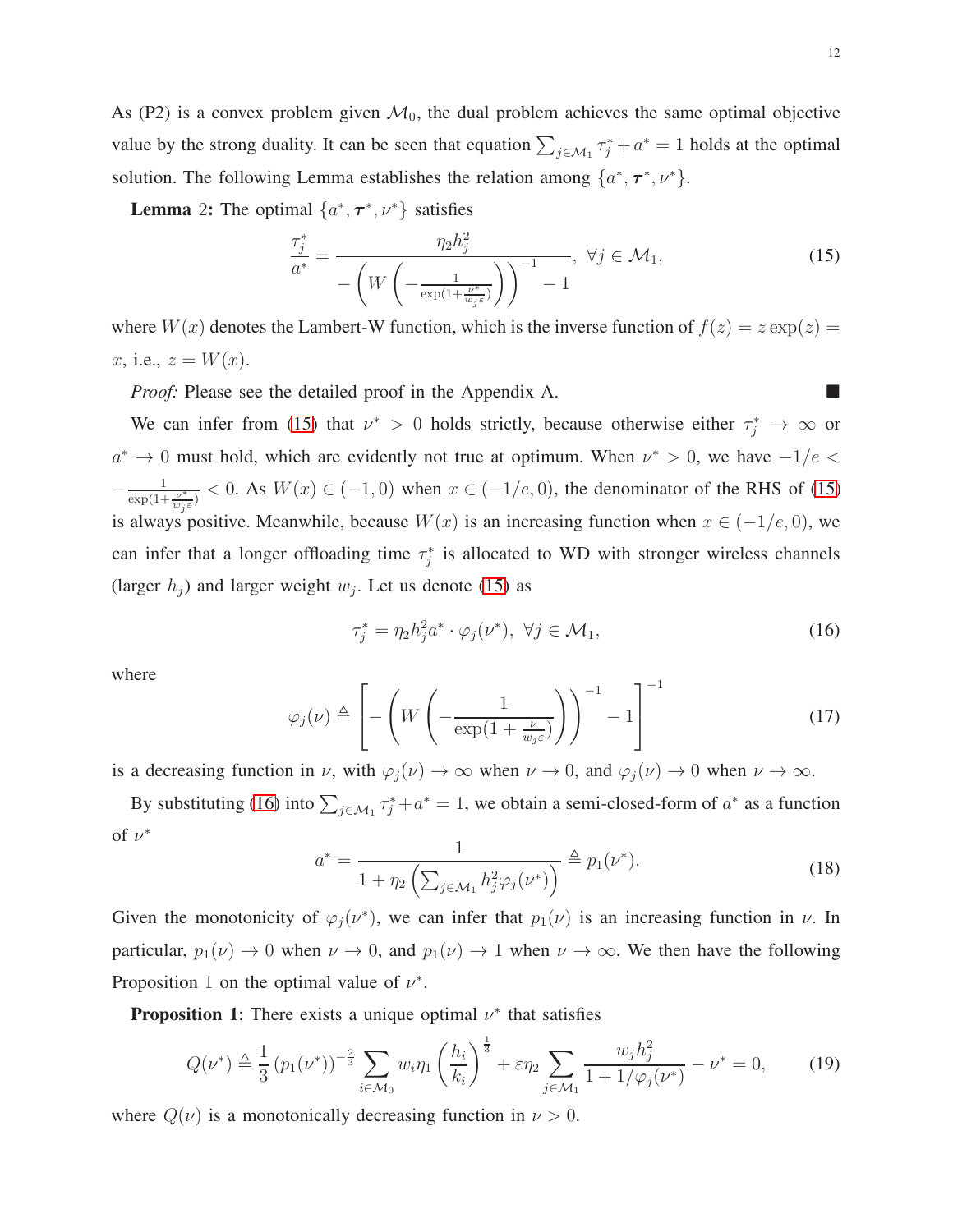*Proof:* Please see the detailed proof in the Appendix B.

With Proposition 1, the optimal  $\nu^*$  can be efficiently obtained via a bi-section search over  $\nu \in (0, \bar{\nu})$  to find the unique  $\nu$  that satisfies  $Q(\nu) = 0$ , where  $\bar{\nu}$  is a sufficiently large value. Now that the optimal  $\nu^*$  is obtained, the optimal  $\{a^*, \tau^*\}$  can be directly calculated using [\(16\)](#page-11-1) and [\(18\)](#page-11-2). Due to the convexity, the primal and dual optimal values are the same for (P2) given  $\mathcal{M}_0$ . The pseudo-code of the bi-section search method is illustrated in Algorithm 1. Given a precision parameter  $\sigma_0$ , it takes  $O\left(\log_2\left(\frac{\bar{\nu}}{\sigma_0}\right)\right)$  $\left(\frac{\bar{\nu}}{\sigma_0}\right)$  number iterations for Algorithm 1 to converge. In each iteration, the computational complexity of evaluating  $Q(\nu)$  is proportional to the number of WDs, i.e.,  $O(N)$ . Therefore, the overall complexity of Algorithm 1 is  $O(N)$ . Compared with conventional interior point method with  $O(N^3)$  complexity [\[21\]](#page-29-17), the proposed algorithm significantly reduces the computational cost especially for large N. Besides, the calculation of the proposed algorithm involves only basic function evaluations, which is much easier to implement in hardware-constrained IoT networks than generic convex optimization algorithms.

Algorithm 1: Bi-section search algorithm for optimal transmission time allocation

**input** : WD mode selection  $\{M_0, M_1\}$ **output**: the optimal  $\{a^*, \tau^*\}$  to Problem (P2) given  $\mathcal{M}_0$ 1 **initialization:**  $\sigma_0 \leftarrow 0.005$ ,  $\bar{\nu} \leftarrow$  sufficiently large value; 2  $UB \leftarrow \bar{\nu}, LB \leftarrow 0;$ <sup>3</sup> repeat 4  $\nu \leftarrow \frac{UB + LB}{2};$ 5 if  $Q(\nu) > 0$  *in the LHS of [\(19\)](#page-11-3)* then 6  $\Big|$   $LB \leftarrow \nu;$ <sup>7</sup> else  $8 \mid \mid UB \leftarrow \nu;$ end 10 until  $|UB - LB| \leq \sigma_0$ ; 11 Calculate  $a^*$  using [\(18\)](#page-11-2), and  $\tau^*$  using  $a^*$  and [\(16\)](#page-11-1); 12 **Return**  $\{a^*, \tau^*\};$ 

# *B. Coordinate Descent Method for Computing Mode Optimization*

In this subsection, we propose a simple CD method to optimize  $\mathcal{M}_0$ . To facilitate the illustration, we introduce N auxiliary binary variables  $\mathbf{m} = [m_1, \dots, m_N]$ , where  $m_i = 0$  (or  $m_i = 1$ )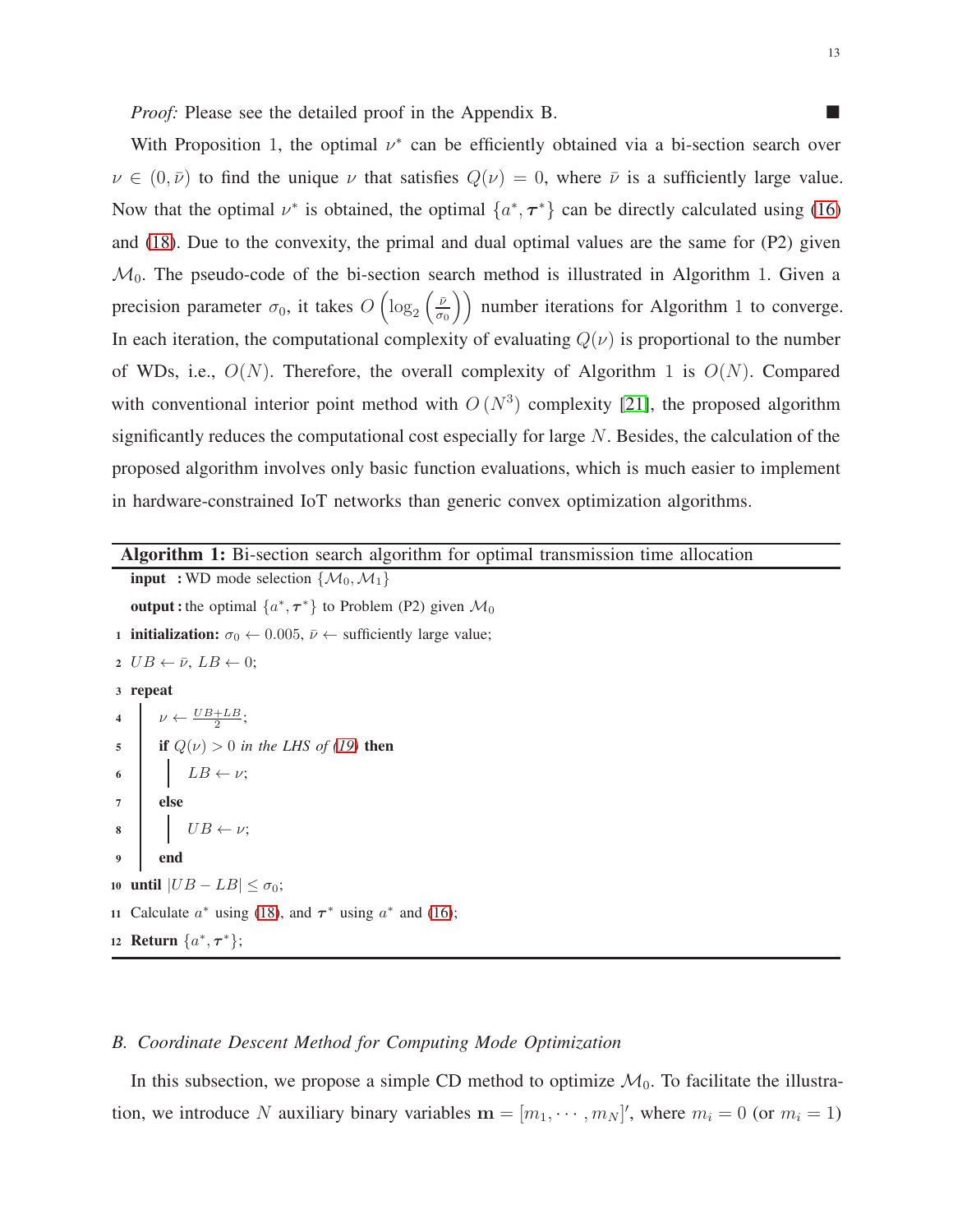denotes that a WD  $i \in \mathcal{M}_0$  (or  $i \in \mathcal{M}_1$ ). Because each m corresponds to a unique mode selection solution  $\mathcal{M}_0$  in (P2), it is equivalent to optimize m for solving (P2).

Now that jointly optimizing the  $N$  binary variables is difficult, the CD method successively optimizes along the direction of only one variable  $m_i$  (i.e., the coordinate direction) at a time to find the local maximum [\[22\]](#page-29-18). Specifically, starting with an initial  $m^0$ , we denote  $m^{l-1}$  as the mode selection decision at the  $(l-1)$ -th iteration,  $l = 1, 2, \cdots$ . Correspondingly, we denote  $V(m^{l-1})$  as the optimal value of (P2) given  $m^{l-1}$ , which can be obtained using Algorithm 1. Let  $R_j^l$  denote the reward if WD<sub>j</sub> swaps its current computing mode in the *l*-th iteration, defined as the increase of objective value of (P2) after the swapping, i.e.,

<span id="page-13-1"></span><span id="page-13-0"></span>
$$
R_j^l = V(\mathbf{m}^{l-1}(j)) - V(\mathbf{m}^{l-1}),
$$
\n(20)

where  $m^{l-1}(j)$  denotes the mode selection after WD<sub>j</sub> swaps its current mode, i.e.,

$$
\mathbf{m}^{l-1}(j) = \left[m_1^{l-1}, m_2^{l-1} \cdots, m_j^{l-1} \oplus 1, \cdots, m_{N-1}^{l-1}, m_N^{l-1}\right]'.\tag{21}
$$

Here,  $\oplus$  denotes the modulo-2 summation operator, e.g.,  $1 \oplus 1 = 0$ . Then, we obtain the mode selection in the *l*-th iteration,  $m^l$ , by letting the WD that achieves the highest reward swap its computing mode, if the reward is positive. In other words,  $\mathbf{m}^l = \mathbf{m}^{l-1}(j_l^*)$  if  $R_{j_l^*}^l > 0$ , where  $j_l^*$  = arg max<sub>j=1,…,N</sub>  $R_j^l$ . The pseudo-code of the method is illustrated in Algorithm 2. The objective function value of (P2) increases monotonically as the iterations proceed. Meanwhile, the optimal value of (P2) is bounded, thus the CD method guarantees to converge. Nonetheless, the convergence speed could be slow in large-size networks with high searching dimensions.

#### *C. A Homogeneous Special Case*

In this subsection, we derive some interesting design insights from studying a special case with homogeneous WDs, where the weight and computation energy efficiency, i.e.,  $w_i = w$  and  $k_i = k$ , are equal for all the WDs. In this case, the WDs differ only by the wireless channel gain  $h_i$ 's. For those mode-1 WDs, it holds that  $\varphi_j(\nu^*)$ 's in [\(17\)](#page-11-4) are equal at optimum given the same  $w_j = w$ . Accordingly, we denote  $\varphi_j(\nu^*) = \varphi(\nu^*)$ ,  $\forall j \in \mathcal{M}_1$ , and express the optimal computation rate of a mode-1  $WD_i$  by substituting [\(16\)](#page-11-1) to [\(8\)](#page-8-2), where

<span id="page-13-2"></span>
$$
r_{O,j}^* = h_j^2 \cdot \varepsilon \eta_2 a \varphi(\nu^*) \ln \left( 1 + \frac{1}{\varphi(\nu^*)} \right), \ \forall j \in \mathcal{M}_1. \tag{22}
$$

Because  $\varphi(\nu)$  is a decreasing function and  $\varphi \ln(1 + \frac{1}{\varphi})$  increases with  $\varphi > 0$ , we can infer that  $r_{O,j}^*$  decreases with  $\nu^*$ . Intuitively,  $\nu^*$  can be considered as the "price" of the offloading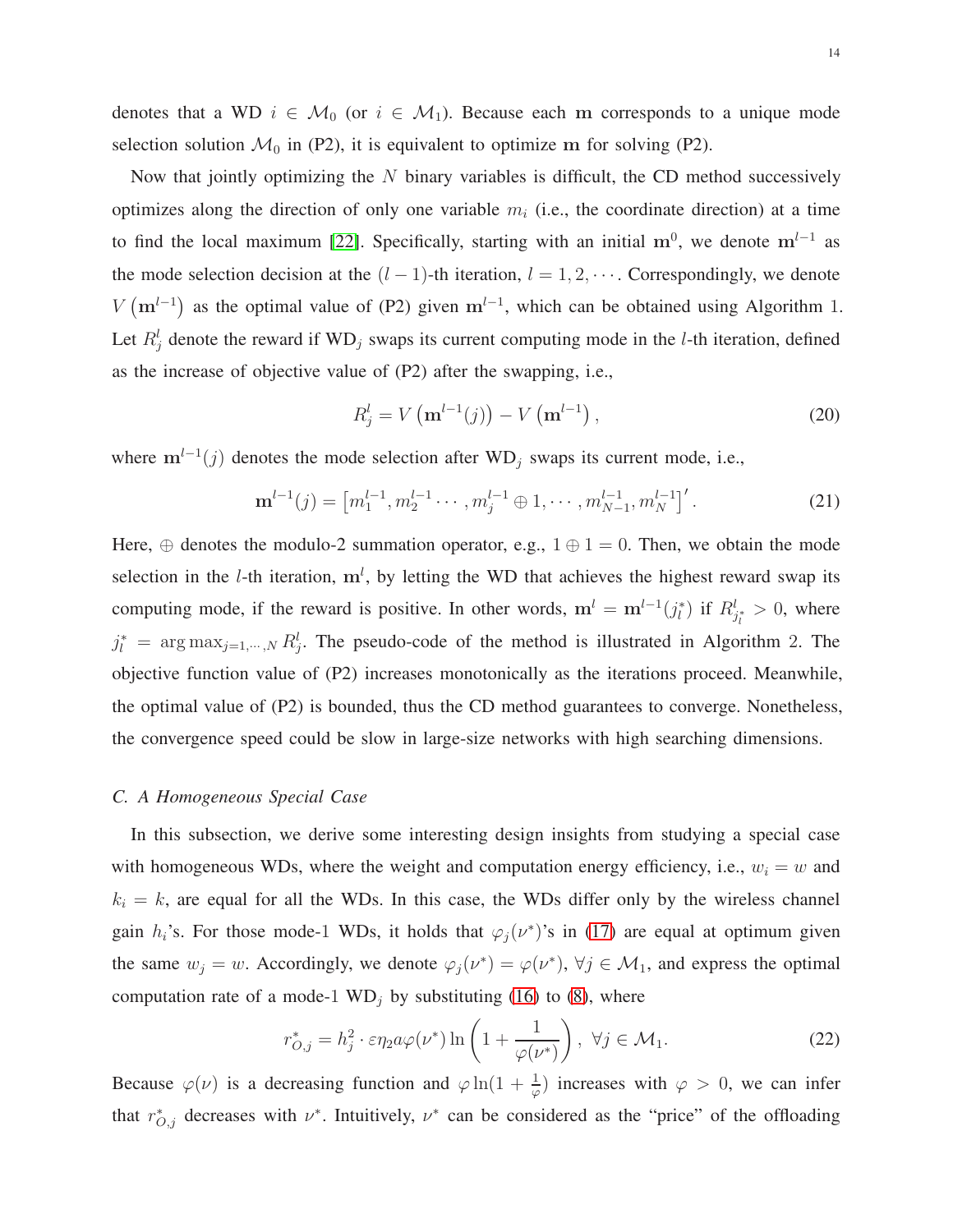#### Algorithm 2: Coordinate descent algorithm for mode selection optimization.

**input** : Initial mode selection  $m^0$ **output**: An approximate solution  $\{\bar{a}, \bar{\tau}, \bar{\mathcal{M}}_0\}$  to (P2) 1 initialization:  $l \leftarrow 0$ ; <sup>2</sup> repeat  $3 \quad l \leftarrow l + 1;$ 4 for each  $WD_i$  do 5 Calculate  $R_j^l$  in [\(20\)](#page-13-0) using Algorithm 1;  $6 \quad | \quad \text{end}$  $v_l^* \leftarrow \max_{j=1,\cdots,N} R_j^l$  and  $j_l^* \leftarrow \arg \max_{j=1,\cdots,N} R_j^l$ ; 8 Update m<sup>l</sup> ← m<sup>l-1</sup>( $j_l^*$ ) using [\(21\)](#page-13-1); 9 until  $v_l^* \leq 0$ ; 10 Find the corresponding  $\bar{M}_0$  given  $m^{l-1}$ ,  $\{\bar{a}, \bar{\tau}\}\leftarrow$  the optimal solution of (P2) given  $\bar{M}_0$ ; 11 **Return** An approximate solution  $\{\bar{a}, \bar{\tau}, \bar{\mathcal{M}}_0\}$  to (P2);

time charged to the mode-1 WDs, which reflects the level of competitions in data offloading, e.g., the number and the channel conditions of offloading WDs. Besides, we can infer from [\(22\)](#page-13-2) that the mode-1 WDs offload to the AP at the *same spectral efficiency*, but with different durations that are proportional to the square of wireless channel gain (indeed the product of uplink and downlink channel gains). Therefore, the computation rates are proportional to  $h_j^2$ 's as well. Intuitively, this is caused by both channel-related energy harvesting in the downlink and task offloading in the uplink. Then, a mode-1 WD with relatively weak channel (say  $1/10$ ) of another mode-1 WD) may have much lower computation rate than the other mode-1 WDs  $(1/100$  in this case).

On the other hand, the local computation rate of a mode-0 WD is only related to its own channel gain  $h_i$ , while irrespective to the other WDs' computing modes and channel conditions. Meanwhile, the computation rate  $r_{L,i}^*$  decays slowly as  $h_i$  decreases, i.e.,  $r_{L,i}^* \propto h_i^{\frac{1}{3}}$ . For instance, a 10 times stronger channel translates to only 2.15 times higher computation rate. We can infer from the above analysis that the computation rate of a mode-1 WD is more sensitive to the wireless channel condition than a mode-0 WD. Intuitively, this indicates that a WD with relatively weak channel is likely to operate in local computing mode at the optimum of (P2), because otherwise operating in offloading mode may result in very small offloading time allocated to it, and thus significantly low computation rate, and vice versa. Interestingly, we have observed in the simulation section that the optimal computing mode selection of homogeneous WDs has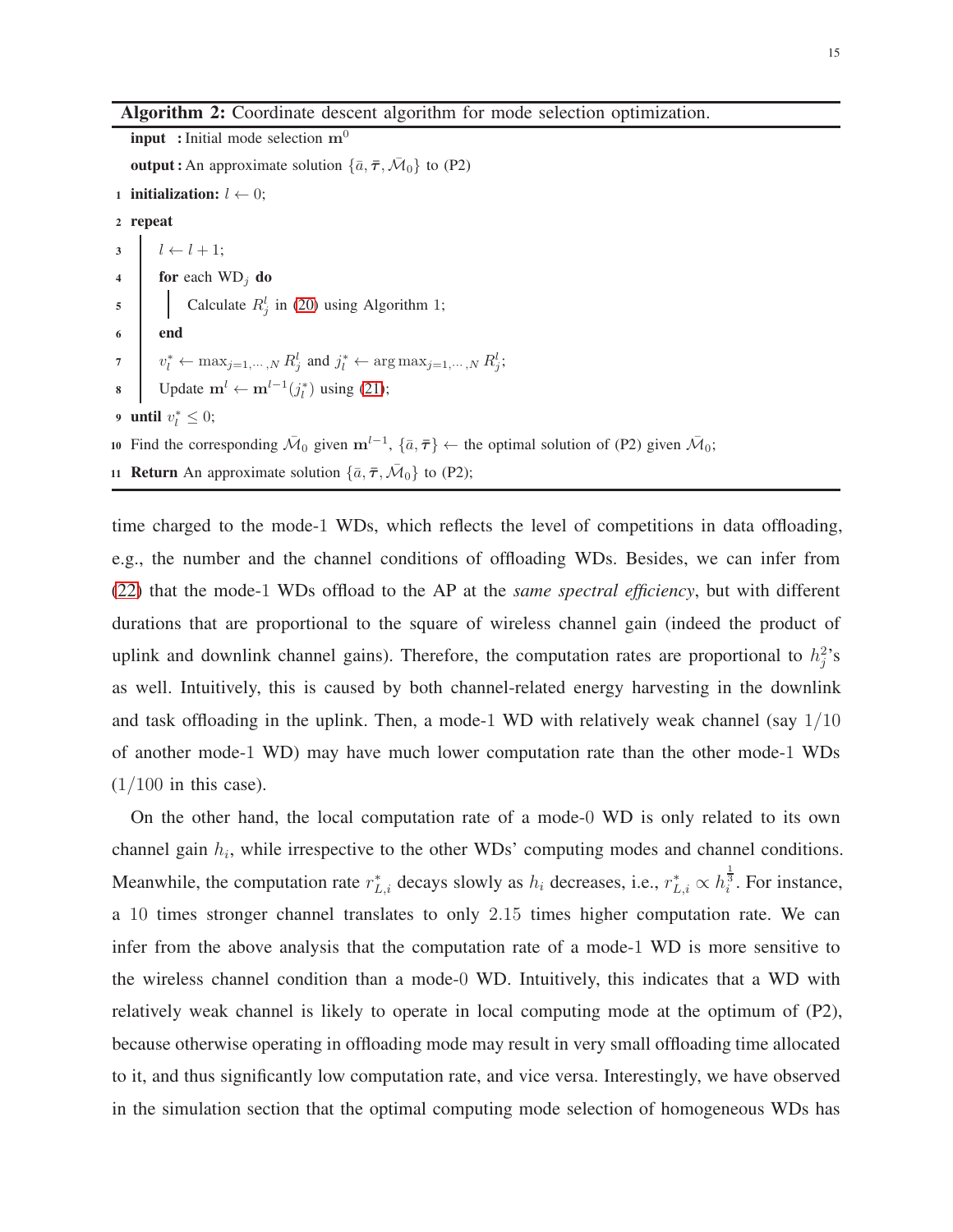a threshold structure based on the wireless channel gains. That is, the optimal mode selection solution  $\{\mathcal{M}_0^*, \mathcal{M}_1^*\}$  to (P2) satisfies  $h_j \geq h_i$ ,  $\forall j \in \mathcal{M}_1^*$  and  $\forall i \in \mathcal{M}_0^*$ . In other words, the mode-1 WDs have stronger wireless channels than the other mode-0 WDs at the optimum.

# V. JOINT OPTIMIZATION USING ADMM-BASED METHOD

The major advantage of the CD method proposed in the last section is its simplicity in implementation, because the computation involves basic function evaluations only. However, the local searching nature makes the CD method susceptible to high computational complexity in large-size networks with high searching dimensions. To address the problem in large-size networks with tens to several hundred of WDs, we propose in this section an ADMM-based algorithm to jointly optimize the computing mode selection and transmission time allocation. As we will show later, the proposed ADMM-based approach has a computational complexity that increases slowly with the network size N.

The main idea is to decompose the hard combinatorial optimization  $(P2)$  into N parallel smaller integer programming problems, one for each WD. Nonetheless, conventional decomposition techniques, such as dual decomposition, cannot be directly applied to (P2) due to the coupling variable  $\alpha$  and constraint [\(11b\)](#page-9-0) among the WDs. To eliminate these coupling factors, we first reformulate (P2) as an equivalent integer programming problem by introducing binary decision variables  $m_i$ 's and additional artificial variables  $x_i$ 's and  $z_i$ 's as follows

$$
(P3): \underset{a,z,x,\tau,m}{\text{maximize}} \sum_{i=1}^{N} w_i \left\{ (1-m_i) \, \eta_1 \left( \frac{h_i}{k_i} \right)^{\frac{1}{3}} x_i^{\frac{1}{3}} + m_i \varepsilon \tau_i \ln \left( 1 + \frac{\eta_2 h_i^2 x_i}{\tau_i} \right) \right\} \tag{23a}
$$

subject to 
$$
\sum_{i=1}^{N} z_i + a \le 1,
$$
 (23b)

$$
x_i = a, z_i = \tau_i \quad i = 1, \cdots, N,\tag{23c}
$$

$$
a, z_i, x_i, \tau_i \ge 0, \ m_i \in \{0, 1\}, \ i = 1, \cdots, N. \tag{23d}
$$

Here,  $m_i = 0$  for all  $i \in \mathcal{M}_0$  and  $m_i = 1$  for all  $i \in \mathcal{M}_1$ .  $\mathbf{z} = [z_1, \dots, z_N]'$  and  $\mathbf{x} = [x_1, \dots, x_N]'$ . With a bit abuse of notation, we denote  $\tau = [\tau_1, \cdots, \tau_N]'$ . Notice that variables  $z_i$  and  $\tau_i$  are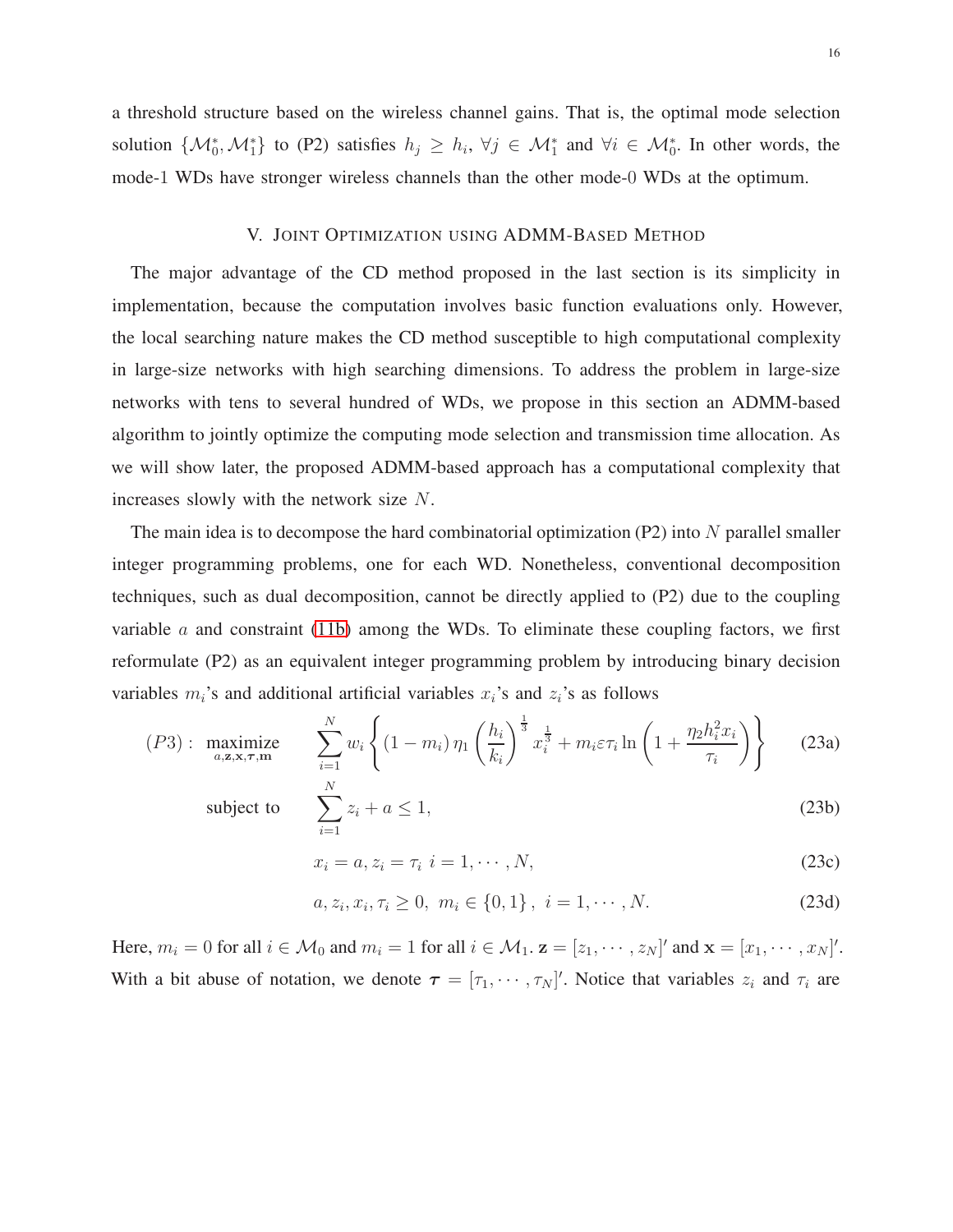immaterial to the objective if  $m_i = 0$ . Then, (P3) can be equivalently written as

$$
\underset{a,\mathbf{z},\mathbf{x},\boldsymbol{\tau},\mathbf{m}}{\text{maximize}} \qquad \qquad \sum_{i=1}^{N} q_i(x_i,\tau_i,m_i) + g(\mathbf{z},a) \tag{24a}
$$

subject to  $x_i = a, \tau_i = z_i \ i = 1, \cdots, N,$  (24b)

<span id="page-16-0"></span>
$$
x_i, \tau_i \ge 0, \ m_i \in \{0, 1\}, \ i = 1, \cdots, N,
$$
 (24c)

where

$$
q_i(x_i, \tau_i, m_i) = w_i \left\{ (1 - m_i) \, \eta_1 \left( \frac{h_i}{k_i} \right)^{\frac{1}{3}} x_i^{\frac{1}{3}} + m_i \varepsilon \tau_i \ln \left( 1 + \frac{\eta_2 h_i^2 x_i}{\tau_i} \right) \right\},\tag{25}
$$

<span id="page-16-2"></span>and

$$
g(\mathbf{z}, a) = \begin{cases} 0, & \text{if } (\mathbf{z}, a) \in \mathcal{G}, \\ -\infty, & \text{otherwise}, \end{cases}
$$
 (26)

where  $G = \{(z, a) | \sum_{i=1}^{N} z_i + a \leq 1, a \geq 0, z_i \geq 0, i = 1, \dots, N\}$ .

Problem [\(24\)](#page-16-0) can be effectively decomposed using the ADMM technique [\[23\]](#page-29-19), which solves for the optimal solution of the dual problem. By introducing multipliers to the constraints in [\(24b\)](#page-17-0), we can write a partial augmented Lagrangian of [\(24\)](#page-16-0) as

$$
L(\mathbf{u}, \mathbf{v}, \boldsymbol{\theta}) = \sum_{i=1}^{N} q_i(\mathbf{u}) + g(\mathbf{v}) + \sum_{i=1}^{N} \beta_i (x_i - a) + \sum_{i=1}^{N} \gamma_i (\tau_i - z_i)
$$
  
- 
$$
\frac{c}{2} \sum_{i=1}^{N} (x_i - a)^2 - \frac{c}{2} \sum_{i=1}^{N} (\tau_i - z_i)^2,
$$
 (27)

where  $\mathbf{u} = {\mathbf{x}, \tau, \mathbf{m}}, \mathbf{v} = {\mathbf{z}, a}, \text{ and } \boldsymbol{\theta} = {\mathbf{\theta}, \gamma}. c > 0$  is a fixed step size. The corresponding dual function is

$$
d(\boldsymbol{\theta}) = \underset{\mathbf{u}, \mathbf{v}}{\text{maximize}} \left\{ L(\mathbf{u}, \mathbf{v}, \boldsymbol{\theta}) \mid \mathbf{x} \ge \mathbf{0}, \boldsymbol{\tau} \ge \mathbf{0}, \mathbf{m} \in \mathbb{B}^{N \times 1} \right\},\tag{28}
$$

where  $\mathbb{B}^{N\times 1}$  denotes a  $(N \times 1)$  binary vector. Furthermore, the dual problem is

<span id="page-16-1"></span>
$$
\underset{\theta}{\text{minimize}}\ d\left(\theta\right). \tag{29}
$$

The ADMM technique solves the dual problem [\(29\)](#page-16-1) by iteratively updating u, v, and  $\theta$ . We denote the values in the *l*-th iteration as  $\{u^l, v^l, \theta^l\}$ . Then, in the  $(l+1)$ -th iteration, the update of the variables is performed sequentially as follows: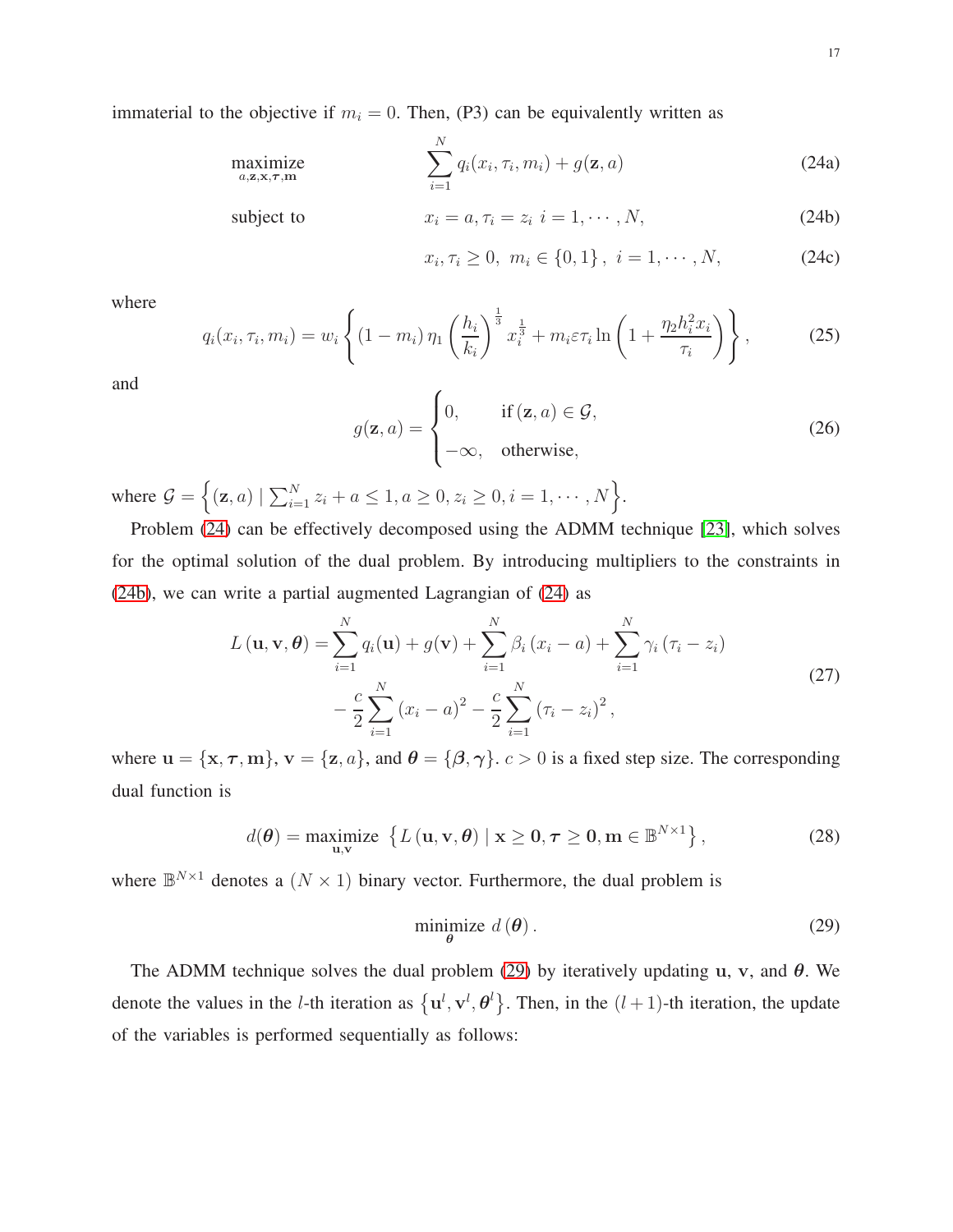*1)* Step 1: Given  $\{v^l, \theta^l\}$ , we first maximize L with respect to u, where

<span id="page-17-3"></span><span id="page-17-2"></span><span id="page-17-1"></span>
$$
\mathbf{u}^{l+1} = \arg \ \mathop{\text{maximize}}_{\mathbf{u}} L\left(\mathbf{u}, \mathbf{v}^{l}, \boldsymbol{\theta}^{l}\right). \tag{30}
$$

Notice that  $(30)$  can be decomposed into N parallel subproblems. Each subproblem solves

$$
\{x_i^{l+1}, \tau_i^{l+1}, m_i^{l+1}\} = \arg \max_{x_i, \tau_i \ge 0, m_i \in \{0, 1\}} s^l(x_i, \tau_i, m_i), \tag{31}
$$

where

$$
s_i^l(x_i, \tau_i, m_i) = q_i(x_i, \tau_i, m_i) + \beta_i^l x_i + \gamma_i^l \tau_i - \frac{c}{2} (x_i - a^l)^2 - \frac{c}{2} (\tau_i - z_i^l)^2.
$$
 (32)

By considering  $m_i = 0$  and 1, respectively, we can express [\(31\)](#page-17-2) as

$$
\begin{cases}\n\text{maximize } w_i \eta_1 \left(\frac{h_i}{k_i}\right)^{\frac{1}{3}} x_i^{\frac{1}{3}} + \beta_i^l x_i + \gamma_i^l \tau_i - \frac{c}{2} \left(x_i - a^l\right)^2 - \frac{c}{2} \left(\tau_i - z_i^l\right)^2, & m_i = 0, \\
\text{maximize } w_i \varepsilon \tau_i \ln \left(1 + \frac{\eta_2 h_i^2 x_i}{\tau_i}\right) + \beta_i^l x_i + \gamma_i^l \tau_i - \frac{c}{2} \left(x_i - a^l\right)^2 - \frac{c}{2} \left(\tau_i - z_i^l\right)^2, & m_i = 1.\n\end{cases} (33)
$$

For both  $m_i = 0$  and 1, [\(33\)](#page-17-3) solves a strictly convex problem, and thus the optimal solution can be easily obtained, e.g., using the projected Newton's method [\[21\]](#page-29-17). Accordingly, we can simply select  $m_i = 0$  or 1 that yields a larger objective value in [\(33\)](#page-17-3) as  $m_i^{l+1}$ , and the corresponding optimal solution as  $x_i^{l+1}$  and  $\tau_i^{l+1}$ . After solving the N parallel subproblems, the optimal solution to [\(30\)](#page-17-1) is given by  $u^{l+1} = \{x^{l+1}, \tau^{l+1}, m^{l+1}\}\$ . Notice that the complexity of solving each subproblem in [\(33\)](#page-17-3) does not scale with  $N$  (i.e.,  $O(1)$  complexity), thus the overall computational complexity of Step 1 is  $O(N)$ .

2) Step 2: Given  $u^{l+1}$ , we then maximize L with respect to v. By the definition of  $g(v)$ in [\(26\)](#page-16-2),  $v^{l+1} \in G$  must hold at the optimum. Accordingly, the maximization problem can be equivalently written as the following convex optimization problem

$$
\mathbf{v}^{l+1} = \arg \underset{\mathbf{z},a}{\arg \underset{\mathbf{z},a}{\arg \underset{\mathbf{z},a}{\arg \underset{\mathbf{z},a}{\arg \underset{\mathbf{z},a}{\arg \underset{\mathbf{z}\geq 1}{\arg \underset{\mathbf{z}\geq 1}{\arg \underset{\mathbf{z}\geq 1}{\arg \underset{\mathbf{z}\geq 1}{\arg \underset{\mathbf{z}\geq 1}{\arg \underset{\mathbf{z}\geq 1}{\arg \underset{\mathbf{z}\geq 1}{\arg \underset{\mathbf{z}\geq 1}{\arg \underset{\mathbf{z}\geq 1}{\arg \underset{\mathbf{z}\geq 1}{\arg \underset{\mathbf{z}\geq 1}{\arg \underset{\mathbf{z}\geq 1}{\arg \underset{\mathbf{z}\geq 1}{\arg \underset{\mathbf{z}\geq 1}{\arg \underset{\mathbf{z}\geq 1}{\arg \underset{\mathbf{z}\geq 1}{\arg \underset{\mathbf{z}\geq 1}{\arg \underset{\mathbf{z}\geq 1}{\arg \underset{\mathbf{z}\geq 1}{\arg \underset{\mathbf{z}\geq 1}{\arg \underset{\mathbf{z}\geq 1}{\arg \underset{\mathbf{z}\geq 1}{\arg \underset{\mathbf{z}\geq 1}{\arg \underset{\mathbf{z}\geq 1}{\arg \underset{\mathbf{z}\geq 1}{\arg \underset{\mathbf{z}\geq 1}{\arg \underset{\mathbf{z}\geq 1}{\arg \underset{\mathbf{z}\geq 1}{\arg \underset{\mathbf{z}\geq 1}{\arg \underset{\mathbf{z}\geq 1}{\arg \underset{\mathbf{z}\geq 1}{\arg \underset{\mathbf{z}\geq 1}{\arg \underset{\mathbf{z}\geq 1}{\arg \underset{\mathbf{z}\geq 1}{\arg \underset{\mathbf{z}\geq 1}{\arg \underset{\mathbf{z}\geq 1}{\arg \underset{\mathbf{z}\geq 1}{\arg \underset{\mathbf{z}\geq 1}{\arg \underset{\mathbf{z}\geq 1}{\arg \underset{\mathbf{z}\geq 1}{\arg \underset{\mathbf{z}\geq 1}{\arg \underset{\mathbf{z}\geq 1}{\arg \underset{\mathbf{z}\
$$

<span id="page-17-4"></span><span id="page-17-0"></span>
$$
-\frac{c}{2}\sum_{i=1}^{N} (x_i^{l+1} - a)^2 - \frac{c}{2}\sum_{i=1}^{N} (\tau_i^{l+1} - z_i)^2
$$
 (34b)

subject to 
$$
\sum_{i=1}^{N} z_i + a \le 1, \ a \ge 0, \ z_i \ge 0, i = 1, \cdots, N. \tag{34c}
$$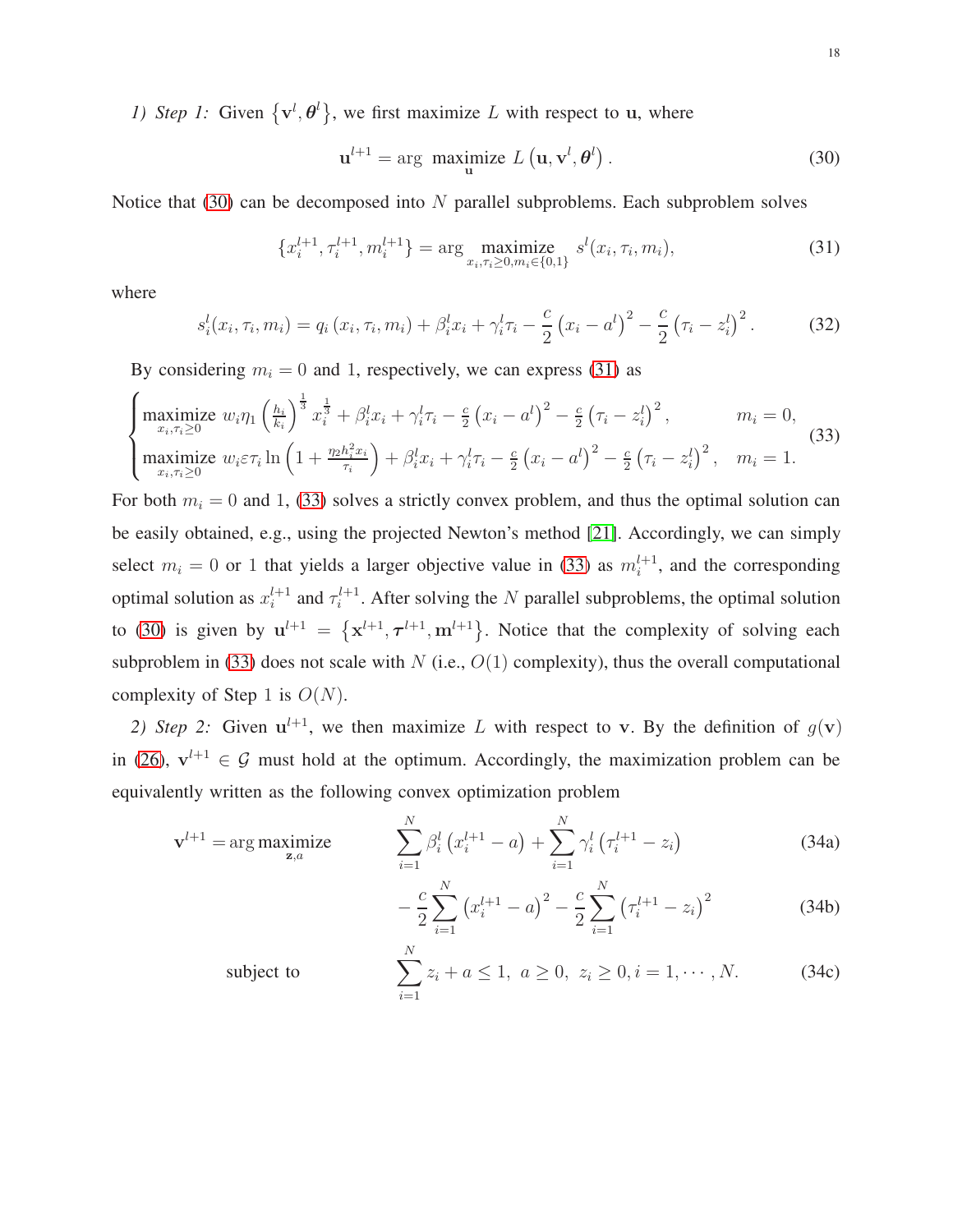Instead of using standard convex optimization algorithms to solve [\(34\)](#page-17-4), e.g., interior point method, here we devise an alternative low-complexity algorithm. By introducing a multiplier  $\psi$  to the constraint  $\sum_{i=1}^{N} z_i + a \leq 1$ , it holds at the optimum that

$$
a^* = \left(\frac{\sum_{i=1}^N x_i^{l+1}}{N} - \frac{\sum_{i=1}^N \beta_i^l + \psi^*}{cN}\right)^+,
$$
  
\n
$$
z_i^* = \left(\tau_i^{l+1} - \frac{\gamma_i^l + \psi^*}{c}\right)^+, \quad i = 1, \cdots, N,
$$
\n(35)

where  $(x)^{+} \triangleq \max(x, 0)$ . As  $a^*$  and  $z_i^*$  are non-increasing with  $\psi^* \geq 0$ , the optimal solution can be obtained by a bi-section search over  $\psi^* \in (0, \bar{\psi})$ , where  $\bar{\psi}$  is a sufficiently large value, until  $\sum_{i=1}^{N} z_i^* + a^* = 1$  is satisfied (if possible), and then comparing the result with the case of  $\psi^* = 0$  (the case that  $\sum_{i=1}^{N} z_i^* + a^* < 1$ ). The details are omitted due to the page limit. Overall, the computational complexity of the bi-section search method to solve [\(34\)](#page-17-4) is  $O(N)$ .

3) Step 3: Finally, given  $u^{l+1}$  and  $v^{l+1}$ , we minimize L with respect to  $\theta$ , which is achieved by updating the multipliers  $\boldsymbol{\theta}^l = {\{\beta^l, \gamma^l\}}$  as

<span id="page-18-0"></span>
$$
\beta_i^{l+1} = \beta_i^l - c(x_i^{l+1} - a^{l+1}), \ i = 1, \cdots, N,
$$
  

$$
\gamma_i^{l+1} = \gamma_i^l - c(\tau_i^{l+1} - z_i^{l+1}), \ i = 1, \cdots, N.
$$
 (36)

Evidently, the computational complexity of Step 3 is  $O(N)$  as well.

#### Algorithm 3: ADMM-based joint mode selection and resource allocation algorithm

**input** : The number of WDs N and other system parameters, e.g,  $h_i$ 's and  $w_i$ 's. 1 initialization:  $\{\beta^0, \gamma^0\} \leftarrow -100; a^0 \leftarrow 0.9; z_i^0 = (1 - a^0)/N, i = 1, \cdots, N;$  $z \ c \leftarrow \varepsilon, \, \sigma_1 \leftarrow 0.0005N$  ,  $l \leftarrow 0;$ <sup>3</sup> repeat 4 for each *WD*<sub>i</sub> do 5 Update local variables  $\{x_i^{l+1}, \tau_i^{l+1}, m_i^{l+1}\}$  by solving [\(33\)](#page-17-3); <sup>6</sup> end 7 Update coupling variables  $\{z^{l+1}, a^{l+1}\}\$  by solving [\(34\)](#page-17-4); **8** Update multipliers  $\{\beta^{l+1}, \gamma^{l+1}\}\$ using [\(36\)](#page-18-0); 9  $l \leftarrow l + 1;$ 10 **until**  $\sum_{i=1}^{N} (|x_i^l - a^l| + |\tau_i^l - z^l|) < 2\sigma_1$  and  $|a^l - a^{l-1}| + \sum_{i=1}^{N} |z_i^l - z_i^{l-1}| < \sigma_1$ ; 11 **Return**  $\{a^l, \tau^l, m^l\}$  as an approximate solution to (P3);

The above Steps 1 to 3 repeat until a specified stopping criterion is met. In general, the stopping criterion is specified by two thresholds: absolute tolerance (e.g.,  $\sum_{i=1}^{N} |x_i^l - a^l| + |\tau_i^l - z^l|$ ) and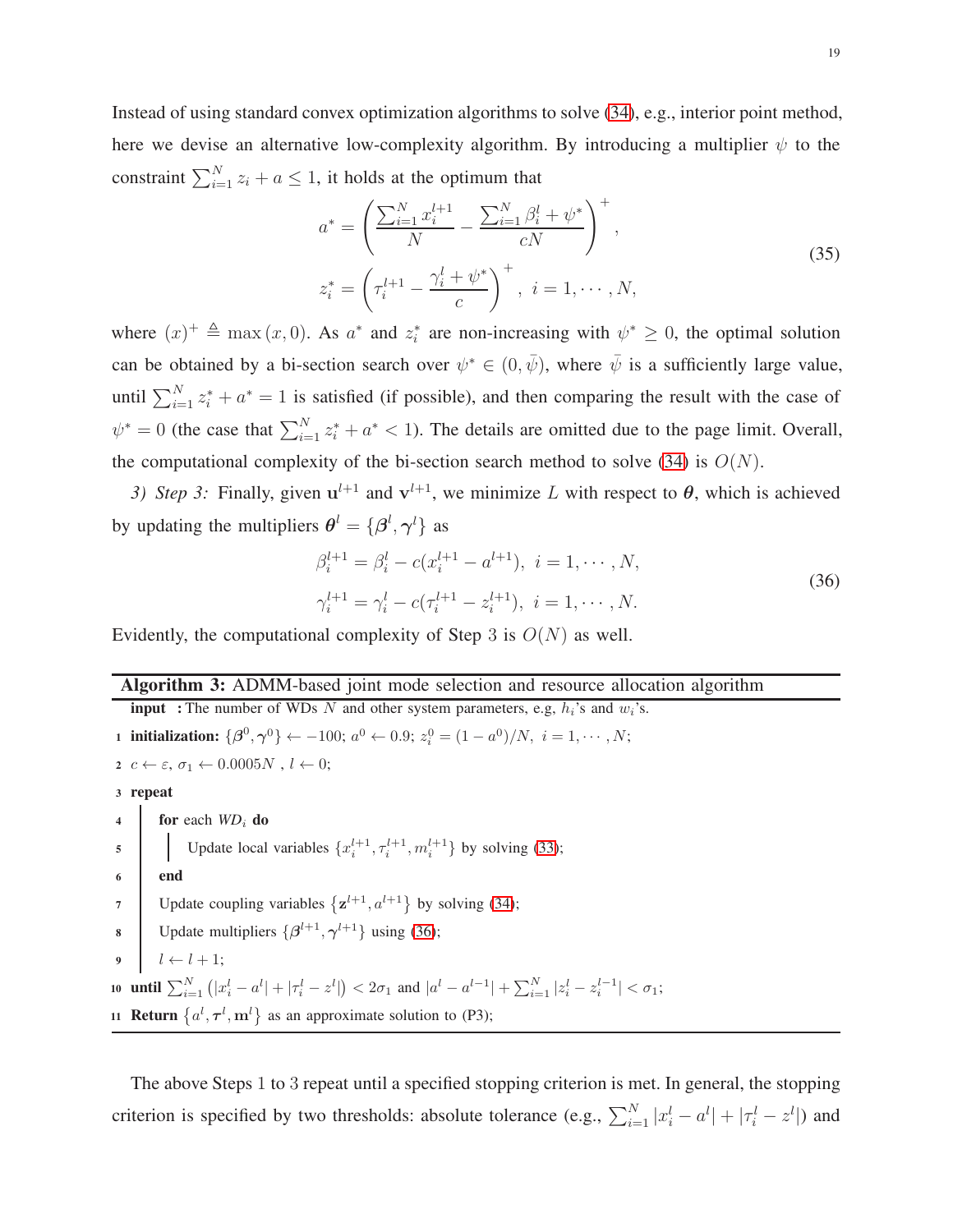relative tolerance (e.g.,  $|a^l - a^{l-1}| + \sum_{i=1}^{N} |z_i^l - z_i^{l-1}|$ ) [\[23\]](#page-29-19). The pseudo-code of the ADMM method solving (P2) is illustrated in Algorithm 3. As the dual problem [\(29\)](#page-16-1) is convex in  $\theta = {\beta, \gamma}$ , the convergence of the proposed method is guaranteed. Meanwhile, the convergence of the ADMM method is insensitive to the choice of step size c [\[24\]](#page-29-20). Thus, we set  $c = \varepsilon$  without loss of generality. Besides, we can infer that the computational complexity of one ADMM iteration (including the 3 steps) is  $O(N)$ , because each of the 3 steps has  $O(N)$  complexity. Notice that the ADMM algorithm may not exactly converge to the primal optimal solution of (P3) due to the potential duality gap of non-convex problems. Therefore, upon termination of the algorithm, the dual optimal solution  $\{a^l, \tau^l, m^l\}$  is an approximate solution to (P3), whose performance gap will be evaluated through simulations.

# VI. EXTENSIONS AND DISCUSSIONS

In this section, we discuss some potential extensions of the proposed CD and ADMM methods in other practical setups. For simplicity of illustration, we assume in this paper that the RF energy transmitter and edge server are integrated into a single AP with equal uplink (for computation offloading) and downlink (for WET) wireless channels. Nonetheless, the proposed CD and ADMM methods can be easily extended to the case with non-equal uplink channel  $g_i$  and downlink channel  $h_i$  without modifying the structure of the algorithms. This is achievable by simply replacing  $h_i^2$  with  $h_i g_i$  in the second term of the objective in (P2). In this sense, the proposed methods can also be used in a wireless powered MEC system where the RF energy transmitter and edge server are installed at two separate nodes. Besides, our proposed methods can be applied to solve the max-min rate optimization problem, which is a common formulation in wireless communication systems to enhance the *user fairness* (e.g., see [\[9\]](#page-29-5)). In our problem, the max-min formulation maximizes the minimum computation rate among the WDs. Our methods are applicable because a max-min rate optimization problem has its dual problem in the form of weighted-sum-rate-maximization like (P2). In this sense, the proposed methods can be applied to both enhance the computation efficiency and user fairness in a wireless powered MEC system.

Besides the proposed CD and ADMM methods, the technique of linear relaxation (LR) can also be applied to solve (P2) for an approximate solution. Specifically, we allow each  $WD_i$  to arbitrarily partition its harvested energy  $E_i$  for performing both local computation and computation offloading, denoted by  $E_{L,i}$  and  $E_{O,i}$ , respectively. This is commonly referred to as the partial offloading policy. In this sense, the considered binary offloading policy corresponds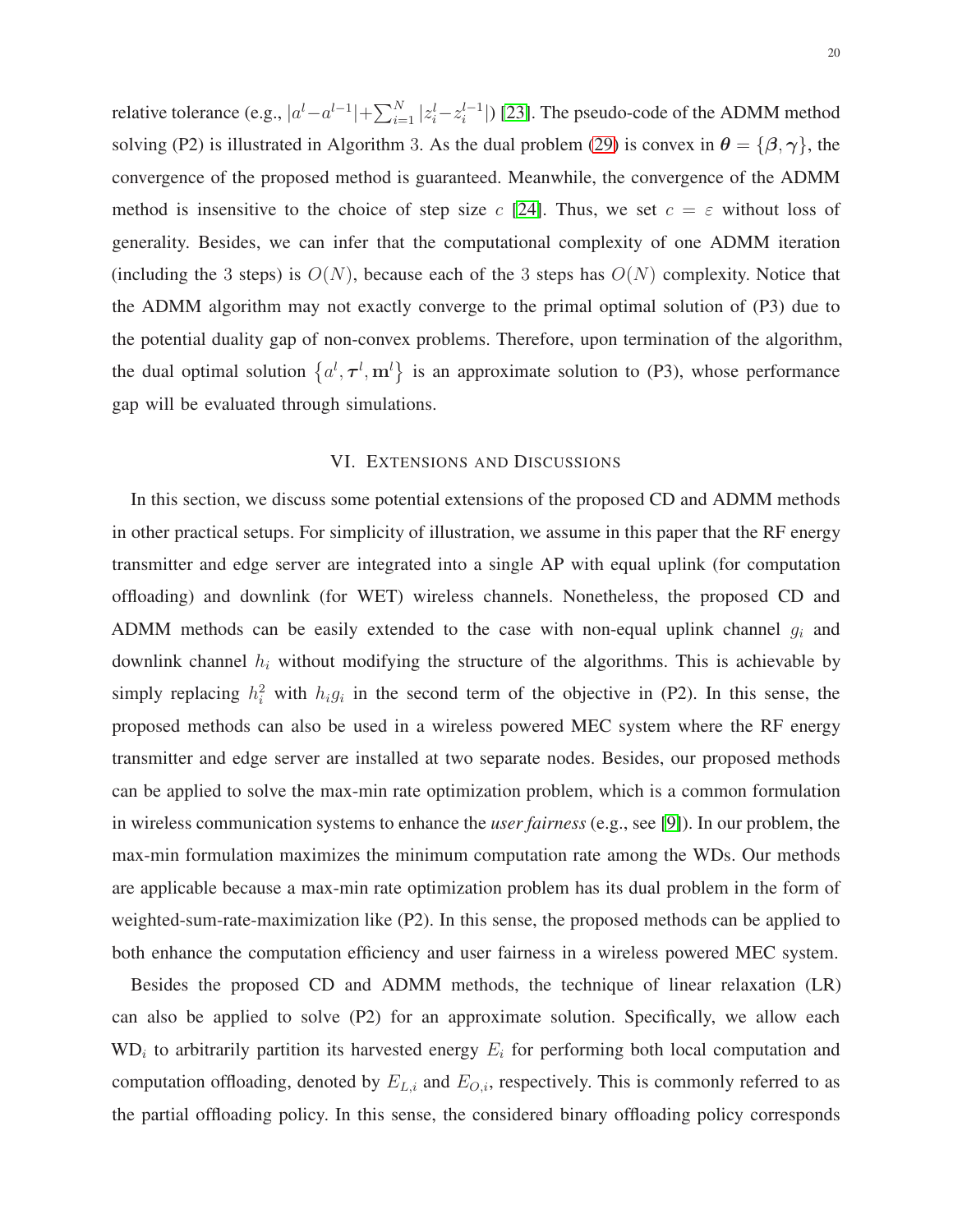<span id="page-20-0"></span>

to the case that either  $E_{O,i} = 0$  or  $E_{O,i} = E_i$ . Due to the page limit, we omit some details on formulation and express the linearly relaxed computation rate maximization problem as

$$
\underset{\mathbf{e},a,\mathbf{f},\tau}{\text{maximize}} \qquad \qquad \sum_{i=1}^{N} w_i \left\{ \frac{f_i}{\phi} + \frac{B\tau_i}{v_u} \log_2 \left( 1 + \frac{e_i h_i}{\tau_i N_0} \right) \right\} \tag{37a}
$$

subject to 
$$
\sum_{i=1}^{N} \tau_i + a \leq 1,
$$
 (37b)

$$
k_i f_i^3 + e_i \le \mu P h_i a, \quad i = 1, \cdots, N.
$$
 (37c)

$$
a \ge 0, \ \tau_i \ge 0, \quad i = 1, \cdots, N,\tag{37d}
$$

where  $\mathbf{e} \triangleq [e_1, \cdots, e_N]'$  and  $e_i \triangleq \frac{E_{O,i}}{T}$  $\frac{O_2 i}{T}$ . Notice that [\(37\)](#page-20-0) is a convex optimization problem that can be efficiently solved. Besides, its optimal objective value provides a performance upper bound to (P2). In general, both  $E_{L,i}^* > 0$  and  $E_{O,i}^* > 0$  hold at the optimum for some WD<sub>i</sub>'s, indicating that these WDs perform both local computation and offloading. To find a feasible binary offloading solution to (P2), we can simply round the optimal solution of [\(37\)](#page-20-0), such that a WD chooses mode-0 if its local computation rate is higher than its offloading rate, and mode-1 otherwise. We refer to the method as LR-Round scheme. Then, the computation rate of the LR-Round scheme can be obtained by substituting the rounded computing modes of all the WDs in (P2), where the details are omitted. The upper bound achieved by the LR formulation in [\(37\)](#page-20-0) and the LR-Round scheme will be used as performance benchmarks in simulations.

# VII. SIMULATION RESULTS

In this section, we present simulations to verify our analysis and evaluate the performance of the proposed algorithms. In all simulations, we use the parameters of the Powercast TX91501- 3W transmitter with  $P = 3W$  (Watt) as the energy transmitter at the AP, and those of P2110 Powerharvester as the energy receiver at each WD with  $\mu = 0.51$  $\mu = 0.51$  $\mu = 0.51$  energy harvesting efficiency.<sup>5</sup> Without loss of generality, we set  $T = 1$ . Unless otherwise stated, we consider a Rayleigh fading channel model, where the channel gain  $h_i = \bar{h}_i \alpha$ . Here,  $\bar{h}_i$  denotes the average channel gain determined by the location of the *i*-th WD and  $\alpha$  denotes an independent exponential random variable of unit mean. Specifically,  $\bar{h}_i$  follows the free-space path loss model

$$
\bar{h}_i = A_d \left(\frac{3 \cdot 10^8}{4\pi f_c d_i}\right)^{d_e}, \ i = 1, \cdots, N,
$$
\n(38)

<span id="page-20-1"></span><sup>&</sup>lt;sup>5</sup>Please see the detailed product specifications on the website of Powercast Co. [\(http://www.powercastco.com\)](http://www.powercastco.com).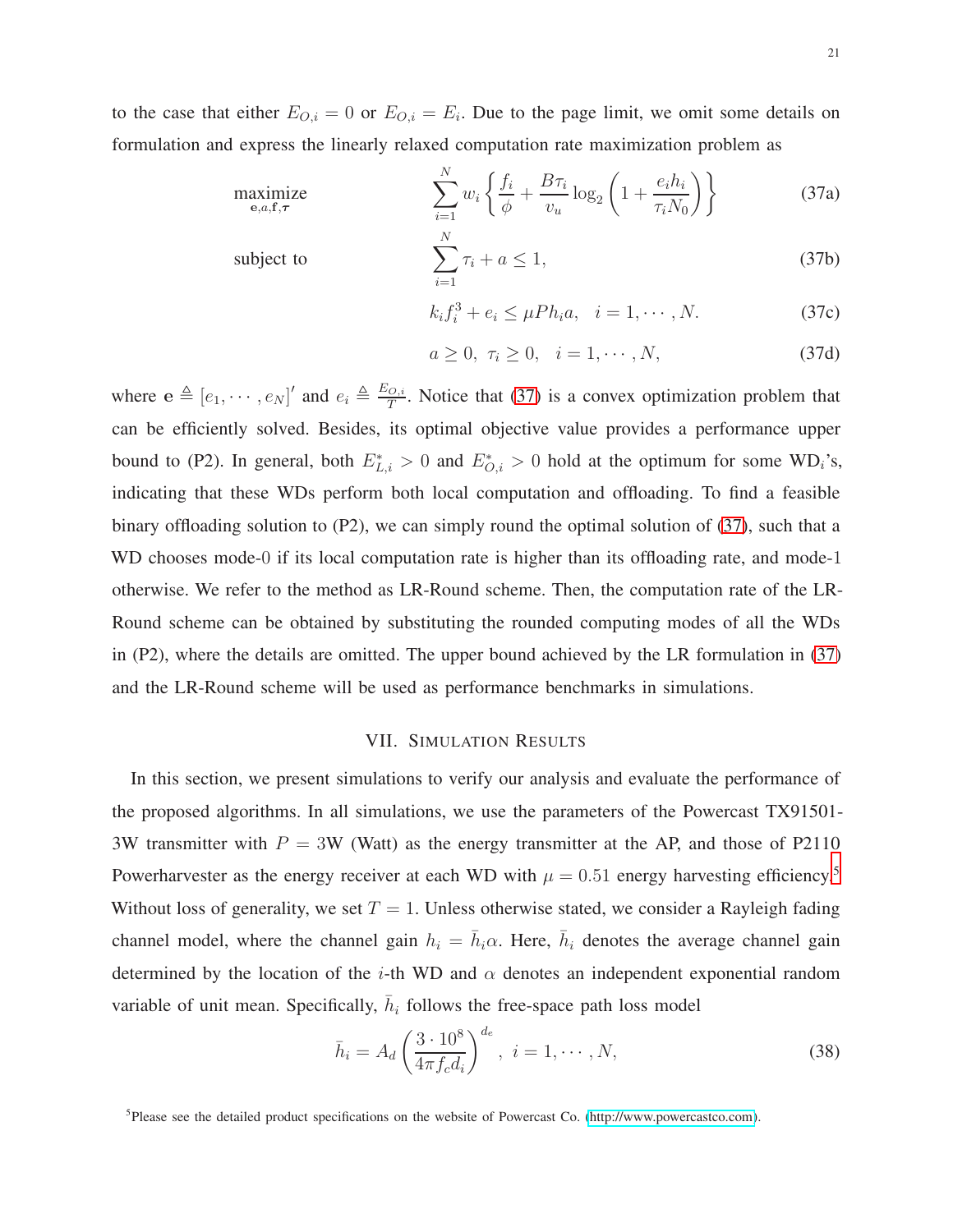

22

<span id="page-21-0"></span>

Fig. 3: Optimal solutions of the homogeneous special case of 10 WDs with equal  $k_i$  and  $w_i$ .

where  $A_d = 4.11$  denotes the antenna gain,  $f_c = 915$  MHz denotes the carrier frequency,  $d_i$  in meters denotes the distance between the WD<sub>i</sub> and AP, and  $d_e \geq 2$  denotes the path loss exponent. Unless otherwise stated,  $d_e = 2.8$ . Likewise, we set equal computing efficiency parameter  $k_i = 10^{-26}$ ,  $i = 1, \dots, N$ , and  $\phi = 100$  for all the WDs [\[15\]](#page-29-12). For the data offloading mode, the bandwidth  $B = 2$  MHz and  $v_u = 1.1$ . In addition, the weighting factor  $w_i$  is randomly assigned as either 1 or 2 with equal probability.

# *A. Properties of Optimal Solution*

We first study some interesting properties of the optimal solution to (P2), which is obtained by enumerating all the  $2^N$  combinations of the N WDs' computing mode selections. For the simplicity of illustration, we consider  $N = 10$  and set  $d_i = 2.5 + 0.3(i - 1)$  meters,  $i = 1 \cdots, 10$ . Besides, we consider a static channel model with  $\alpha = 1$  such that  $h_i = \overline{h}_i$ . In this case, the WDs are equally spaced by 0.3 meters and the channel gain decreases from  $h_1$  to  $h_{10}$ .

In Fig. [3,](#page-21-0) we first study a homogeneous special case with  $w_i = 1$  for all the WDs. In particular, we plot in Fig. [3\(](#page-21-0)a) the optimal mode selection (the figure above), the offloading time (the figure in the middle), and the individual computation rate (the bottom figure) of the 10 WDs when computing efficiency  $k_i = 10^{-26}$ . In all the three sub-figures, the x-axis denotes the indices of the 10 WDs. Without loss of generality, we use  $m_i = 0.5$  and  $m_i = -0.5$  to denote that a WD<sub>i</sub> selects mode 1 and 0, respectively. We can see that the optimal mode selection has a threshold structure, where the 4 mode-1 WDs have stronger wireless channels than the other mode-0 WDs. Besides, both the optimal offloading time and the computation rates are proportional to  $h_i^2$  for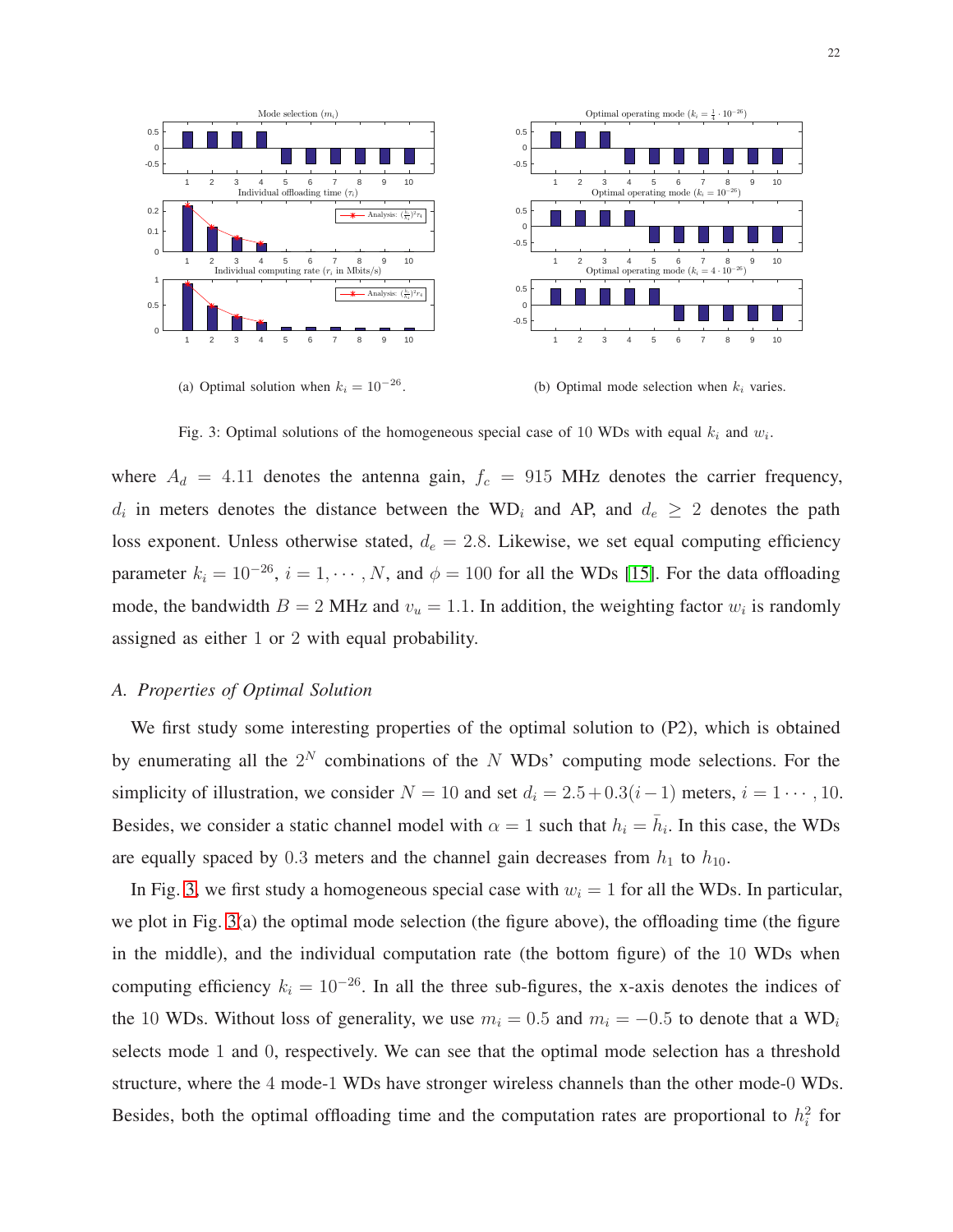<span id="page-22-0"></span>

Fig. 4: Change of optimal computing modes of a heterogeneous case, where  $w_i = 1$  if i is an odd number and  $w_i = 2$  otherwise. The three figures show the performance under path loss exponent  $d_e = \{2, 2.4, 2.8\}$ , respectively.

the mode-1 WDs, which matches with our analysis in Section IV.C. We also observe from the bottom figure of Fig. [3\(](#page-21-0)a) that the use of edge computing significantly improves the computation rate of the mode-1 WDs. In Fig. [3\(](#page-21-0)b), we further study the impact of computing efficiency  $k_i$  to the optimal mode selection. From the top to the bottom figures,  $k_i$  increases by 16 times for all the WDs. Fewer WDs choose mode-0 as  $k_i$  increases because local computation becomes less energy-efficient. Meanwhile, the optimal computing mode remains a threshold structure for all cases. In this sense, the optimal computing mode of a homogeneous special case can be easily obtained by searching the threshold from the WD with the strongest channel to the weakest WD. The theoretical proof of the threshold structure is left for future investigation.

In Fig. [4,](#page-22-0) we consider a heterogeneous case, where the WDs have different weights  $w_i$ 's. For simplicity of illustration, we set  $w_i = 1$  if i is an odd number and  $w_i = 2$  otherwise. We plot the variation of optimal computing modes when the path loss exponent  $d_e \in \{2, 2.4, 2.8\}$ . Notice that a larger  $d_e$  indicates a larger channel disparity among the WDs and vice versa. When the wireless channel disparity is relatively small, the weighting factor plays an important rule in the mode selection. The four WDs with higher weights operate in mode 1 when  $d_e = 2$ . However, as the channel disparity increases, wireless channel condition becomes a more dominant factor. Now the four WDs with the strongest channels operate in mode 1 when  $d_e = 2.8$ . Interestingly, the optimal mode selection also has a threshold structure within each group of WDs with the equal weight. For instance, when  $d_e = 2.4$ , for WDs with  $w_i = 1$ , only the single WD with the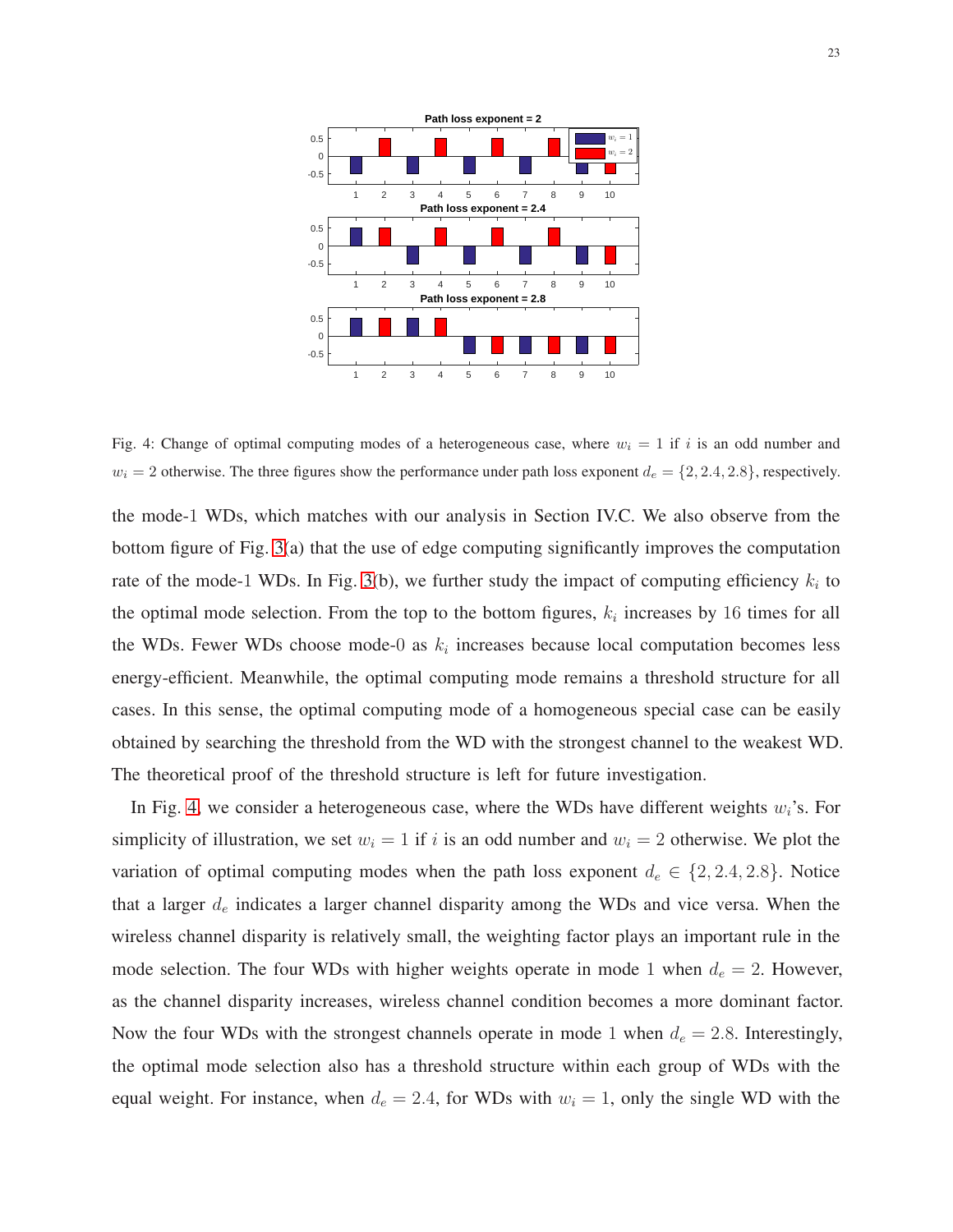<span id="page-23-0"></span>

(a) Under different path loss exponent.

(b) Under different average AP-to-WD distance.

Fig. 5: Comparisons of computation rate performance of different algorithms. Left figure: when  $d_e$  varies. Right figure: when the average AP-to-WD distance varies, the path-loss exponent is fixed as  $d_e = 2.8$ .

strongest channel operates in mode 1; while for WDs with  $w_i = 2$ , the 4 WDs with strongest channels operate in mode 1.

#### *B. Computation Rate Performance Comparison*

In this subsection, we evaluate the computation rate performance of the proposed algorithms. For the CD method, the initial mode selection is randomly selected, while the initial condition of ADMM-based method is specified in Algorithm 3. Besides, we consider the following three representative benchmark methods:

- 1) Optimal: exhaustively enumerates all the  $2^N$  combinations of N WDs' computing modes and outputs the best performing one;
- 2) Offloading only: all the WDs offload their tasks to the AP,  $\mathcal{M}_0 = \emptyset$ ;
- 3) Local computing only: all the WDs perform computations locally,  $\mathcal{M}_0 = \mathcal{M}$ .

In Fig. [5](#page-23-0) and [6,](#page-25-0) we compare the computation rate performance of different schemes under different network setups. Without loss of generality, we consider 10 WDs, where each  $d_i$  is independently generated from a truncated Gaussian distribution as  $d_i = \min \left( \max \left( X, \overline{d} - 1.5 \right), \overline{d} + 1.5 \right)$ , where  $X \sim \mathcal{N}(\bar{d}, \sigma_d^2)$  is a Gaussian random variable with  $\bar{d}$  denoting the average AP-to-WD distance and  $\sigma_d$  denoting the standard deviation of placement spread. Each point in Fig. [5](#page-23-0) and [6](#page-25-0) is an average performance of 20 independent placements of the WDs, while the value of each placement is averaged over 100 independent Rayleigh channel fading realizations.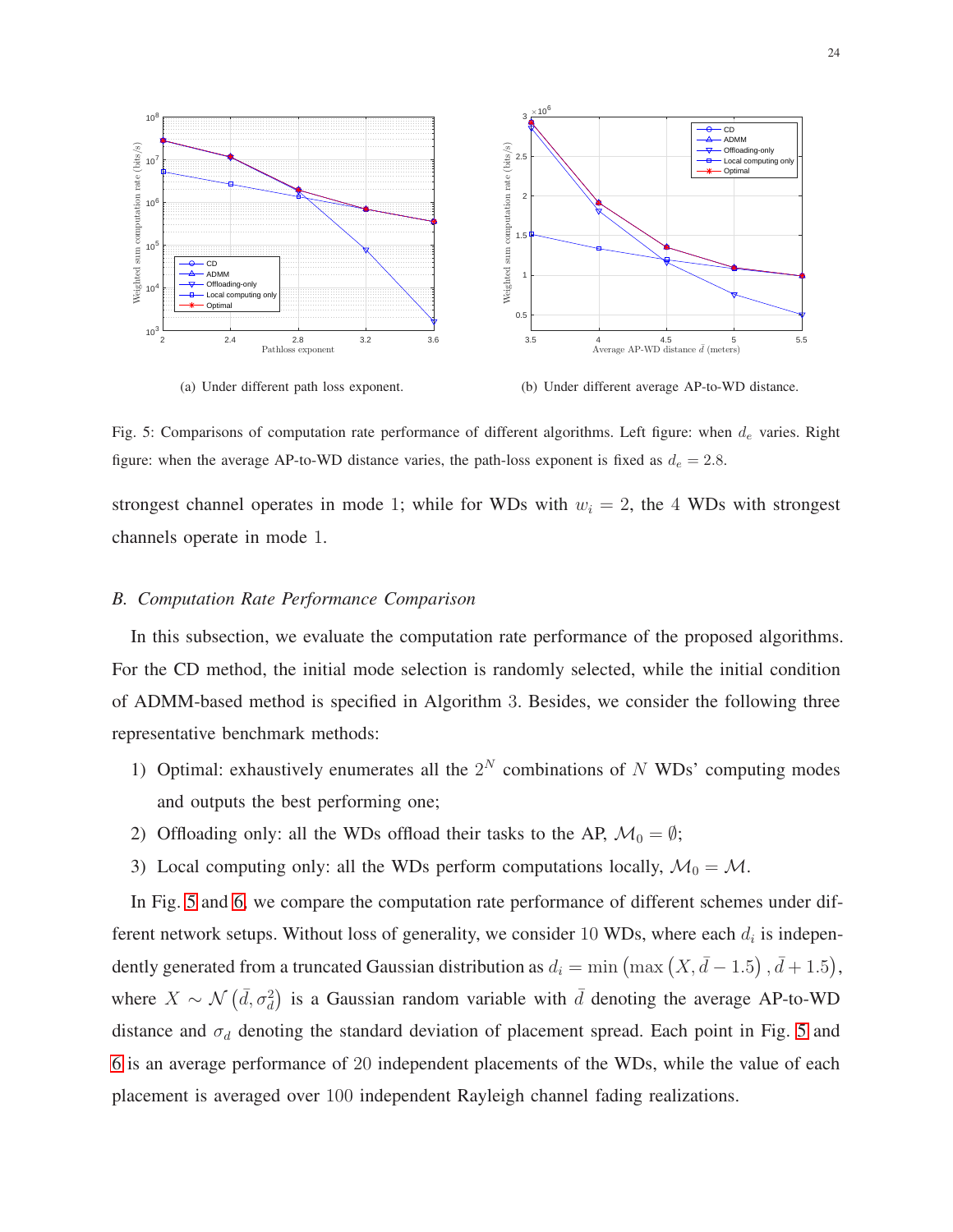In Fig. [5\(](#page-23-0)a), we set  $\bar{d} = 4$  and  $\sigma_d = 0.2$  and compare the computation rates when the path loss exponent  $d_e$  increases from 2 to 3.6. We see that the proposed CD and ADMM methods both achieve near-optimal performance for all values of  $d_e$  (at most 0.05% performance gap compared to the optimal value), where the two curves are on top of each other with the optimal scheme. The offloading-only scheme can achieve close-to-optimal performance when  $d_e$  is small such that the wireless channels are strong, but quickly degrades when  $d_e$  increases, because the offloading rates severely suffer from the weak channels in both the uplink and downlink. The local local-computing-only scheme, on the other hand, achieves the worst performance when  $d_e$ is small but near-optimal performance when  $d_e \geq 3.2$ . In Fig. [5\(](#page-23-0)b), we fix  $d_e = 2.8$  and  $\sigma_d = 0.2$ and compare the computation rates when the average AP-to-WD distance  $\overline{d}$  varies. We observe that both the CD and ADMM methods achieve near-optimal performance for all values of  $\overline{d}$ . The offloading-only scheme achieves relatively good performance when  $\bar{d}$  is small, e.g.,  $\bar{d} \leq 4$ , but poor performance when  $\bar{d}$  is large. The local-computing-only scheme, however, performs poorly when  $\bar{d}$  is small but achieving near-optimal performance when  $\bar{d}$  is large. The results in Fig. [5\(](#page-23-0)a) and (b) show that it is more preferable for a WD to offload computation when its wireless channel is strong and to perform local computing otherwise.

In Fig. [6,](#page-25-0) we compare the performance of different algorithms when the number of WDs N varies from 10 to 30. For each N, we assume that each  $d_i$  follows the truncated Gaussian distribution with  $\bar{d} = 4$ ,  $\sigma_d = 0.2$ . The path-loss exponent is fixed as  $d_e = 2.8$ . Because the optimal performance based on computing mode enumeration is computationally infeasible for  $N > 10$ , we present here a performance upper bound obtained by linearly relaxing (LR) the binary offloading constraint. Besides, the LR-Round scheme is also considered for comparison.

In Fig. [6,](#page-25-0) the proposed CD and ADMM methods have almost the identical performance, where the less than 0.05% difference is mainly caused by the prescribed precision of convergence criterion. Besides, the CD and ADMM methods can achieve on average 86.3% of the performance upper bound, despite that the bound is very loose in general. Meanwhile, there is an evident performance gap between the CD/ADMM method and the LR-Round scheme. On average, the computation rate of the CD/ADMM method is 6.3% higher than the LR-Round scheme. Besides, we have also marked the range of the performance ratio (CD/LR-Round) in the figure for the  $20 \times 100 = 2000$  independent channel realizations. On one hand, we can see that the CD/ADMM method is strictly better than the LR-Round scheme in all the placement scenarios, i.e., the performance ratio is always larger than 1. On the other hand, we can see that the LR-Round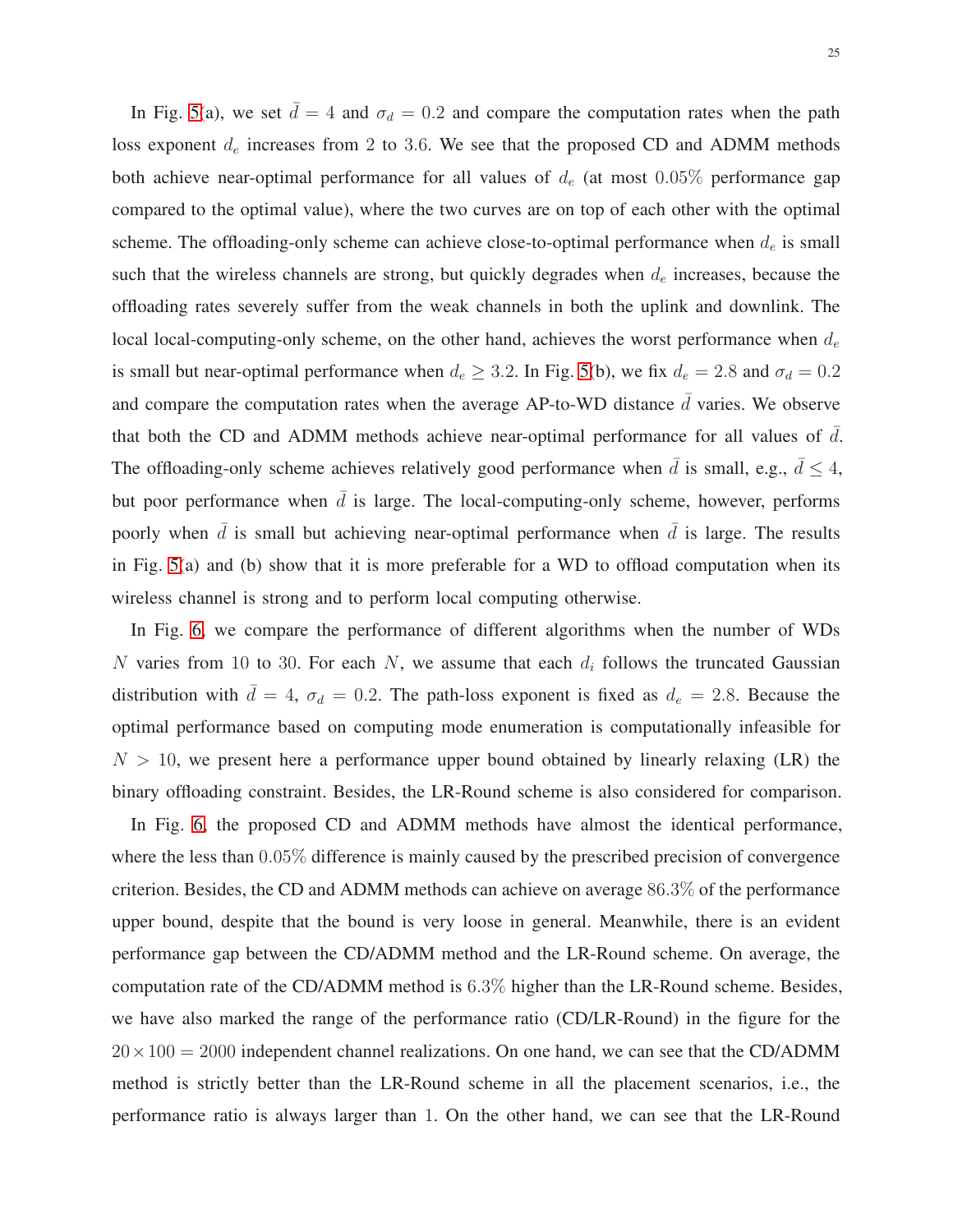<span id="page-25-0"></span>

Fig. 6: Computation rate comparisons of different algorithms when the number of WDs varies.

scheme is sensitive to the placement of the WDs. For instance, the computation rate of the LR-Round scheme is more than 10% lower than the CD/ADMM method for some placement scenario when  $N = 20$ . Intuitively, this is because the LR-Round scheme happens to wrongly select the computing mode of some WDs, where the resulted impact to the overall system performance is closely related to the location of all the WDs. In addition, we can also observe that the proposed CD/ADMM method significantly outperforms the other two benchmark methods, i.e., on average 18.5% and 26.2% higher than the offloading-only and local-computing-only schemes, respectively.

To sum up from Fig. [5](#page-23-0) and [6,](#page-25-0) the performance of the considered benchmark methods, i.e., offloading-only, local-computing-only and LR-Round, are sensitive to the network parameters, e.g., path loss exponent, placement, and network size, which may produce very poor performance in some practical setups. In contrast, regardless of the choice of initial condition, the proposed CD and ADMM methods can both achieve similar and superior computation rate performance under different network setups.

#### *C. Computational Complexity Evaluation*

In Fig. [7,](#page-26-0) we characterize the computational complexity of the proposed CD- and ADMMbased algorithms. Here, we use the same network setup as in Fig. [6](#page-25-0) and examine the convergence rates of the two methods when N increases. With the termination criterions in Algorithm 2 and 3, we plot the average number of iterations consumed by the CD and the ADMM-based methods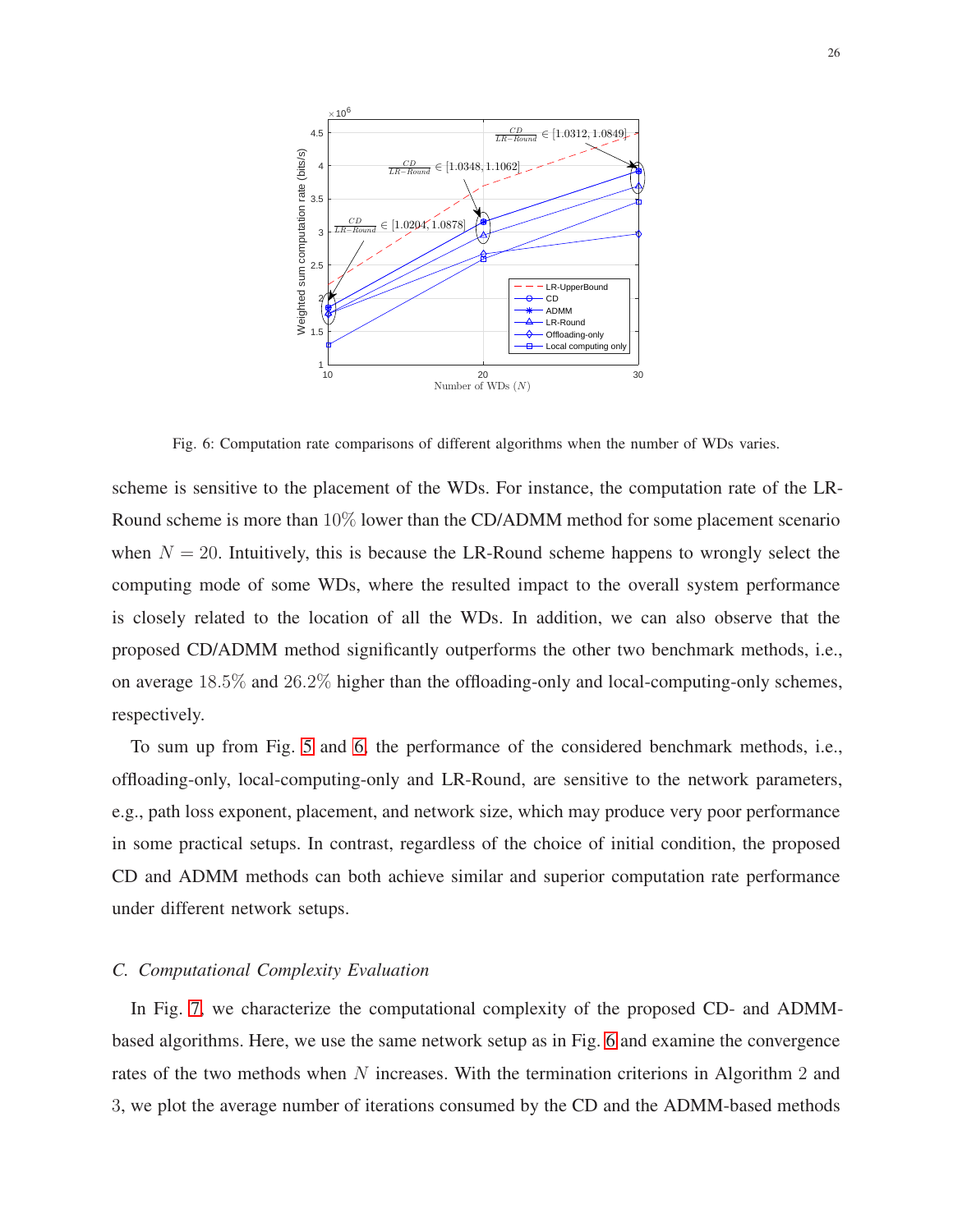<span id="page-26-0"></span>

Fig. 7: Average number of iterations before convergence of the proposed CD (figure above) and ADMM (figure below) based methods when the number of WDs varies.

before their convergence. Specifically, we observe that the iteration number of the CD method increases linearly with N, i.e.,  $O(N)$ . Because each CD iteration runs Algorithm 1 exactly N times, the total number of executions of Algorithm 1 scales as  $O(N^2)$ . Furthermore, because the computational complexity of Algorithm 1 is  $O(N)$ , the overall time complexity of the CD method is  $O(N^3)$ . On the other hand, the ADMM-based method consumes almost constant number of iterations within the considered range of N, i.e.,  $O(1)$  complexity. Because each ADMM iteration is of  $O(N)$  complexity, the overall computational complexity of the ADMM-based method is  $O(N)$ . The above results show that, although the computation time of the ADMM-based method could be longer than the CD method when  $N$  is small, its computational complexity increases in a much slower pace than the CD method, i.e.,  $O(N)$  versus  $O(N^3)$ , thus is more manageable in a large-size IoT network (e.g., consisting of tens to several hundred of WDs) where the network size dominates the overall complexity.

#### VIII. CONCLUSIONS AND FUTURE WORK

In this paper, we studied a weighted sum computation rate maximization problem in multiuser wireless powered edge computing networks with binary computation offloading policy. We formulated the problem as a joint optimization of individual computing mode selection and system transmission time allocation. In particular, we proposed two efficient solution algorithms to tackle the difficult combinatorial computing mode selection, where one coordinate descent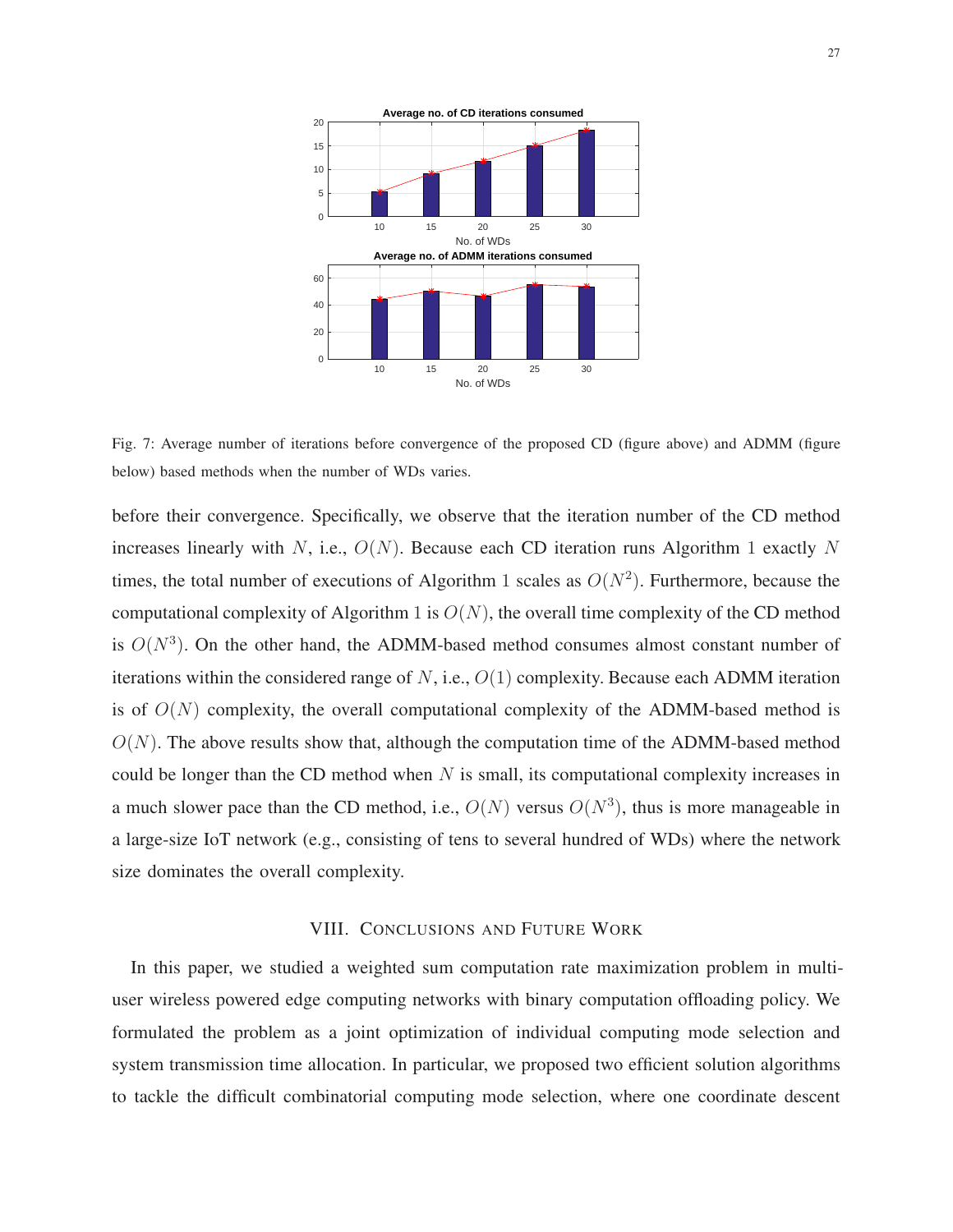method decouples the optimizations of mode selection and time allocation, and the other ADMMbased method optimizes them jointly. For a homogeneous special case, we observe an interesting threshold structure in the optimal computing mode solution based on wireless channel gain. Extensive simulation results showed that both the proposed CD-based and ADMM-based methods can achieve near-optimal computation rate performance under different network setups, and significantly outperform the other representative benchmark methods.

In practical implementation, the CD method requires only basic function evaluations, while the ADMM-based method needs to run more complex convex optimization algorithms. However, the ADMM-based method has a  $O(N)$  computational complexity in network size N compared to the  $O(N^3)$  complexity of the CD method. Therefore, it is more preferable to use the CD method when network size is small or the MEC server is hardware-constrained, and to use ADMM-based method in large-scale networks where the network size dominates the overall complexity.

Finally, we conclude the paper with some interesting future working directions of wireless powered MEC. First, we assumed in this paper that the MEC server has unlimited computing capacity. In practice, massive offloading tasks may overwhelm the MEC server such that it needs to allocate its computing power among the offloading tasks received. As a result, the computation delay at the MEC server becomes non-negligible, thus should be jointly considered with task offloading time. Second, it is interesting to extend the problem to fading channels, such that a WD may choose to store the harvested energy in the battery in some time slots instead of performing immediate local computing or offloading. At last, it is also challenging to extend the considered network model to other practical setups, such as multi-antenna AP, relay channel, user cooperation, and interference channel, etc.

#### APPENDIX A

#### <span id="page-27-0"></span>PROOF OF LEMMA 2

*Proof*: The partial derivative of L with respect to  $\tau_j$  is

$$
\frac{\partial L}{\partial \tau_j} = w_j \varepsilon \ln \left( 1 + \frac{\eta_2 h_j^2 a}{\tau_j} \right) - \frac{w_j \varepsilon \cdot \eta_2 h_j^2 a \tau_j^{-1}}{1 + \eta_2 h_j^2 a \tau_j^{-1}} - \nu.
$$
\n(39)

By setting  $\frac{\partial L}{\partial \tau_j} = 0$  at the maximum point, we have

$$
\ln\left(1+\eta_2 h_j^2 a \tau_j^{-1}\right) = \left(1+\frac{\nu}{w_j \varepsilon}\right) - \frac{1}{1+\eta_2 h_j^2 a \tau_j^{-1}}.
$$
\n(40)

By taking a natural exponential operation at both sides, we have

$$
\left(1 + \eta_2 h_j^2 a \tau_j^{-1}\right) \exp\left(\frac{1}{1 + \eta_2 h_j^2 a \tau_j^{-1}}\right) = \exp\left(1 + \frac{\nu}{w_j \varepsilon}\right). \tag{41}
$$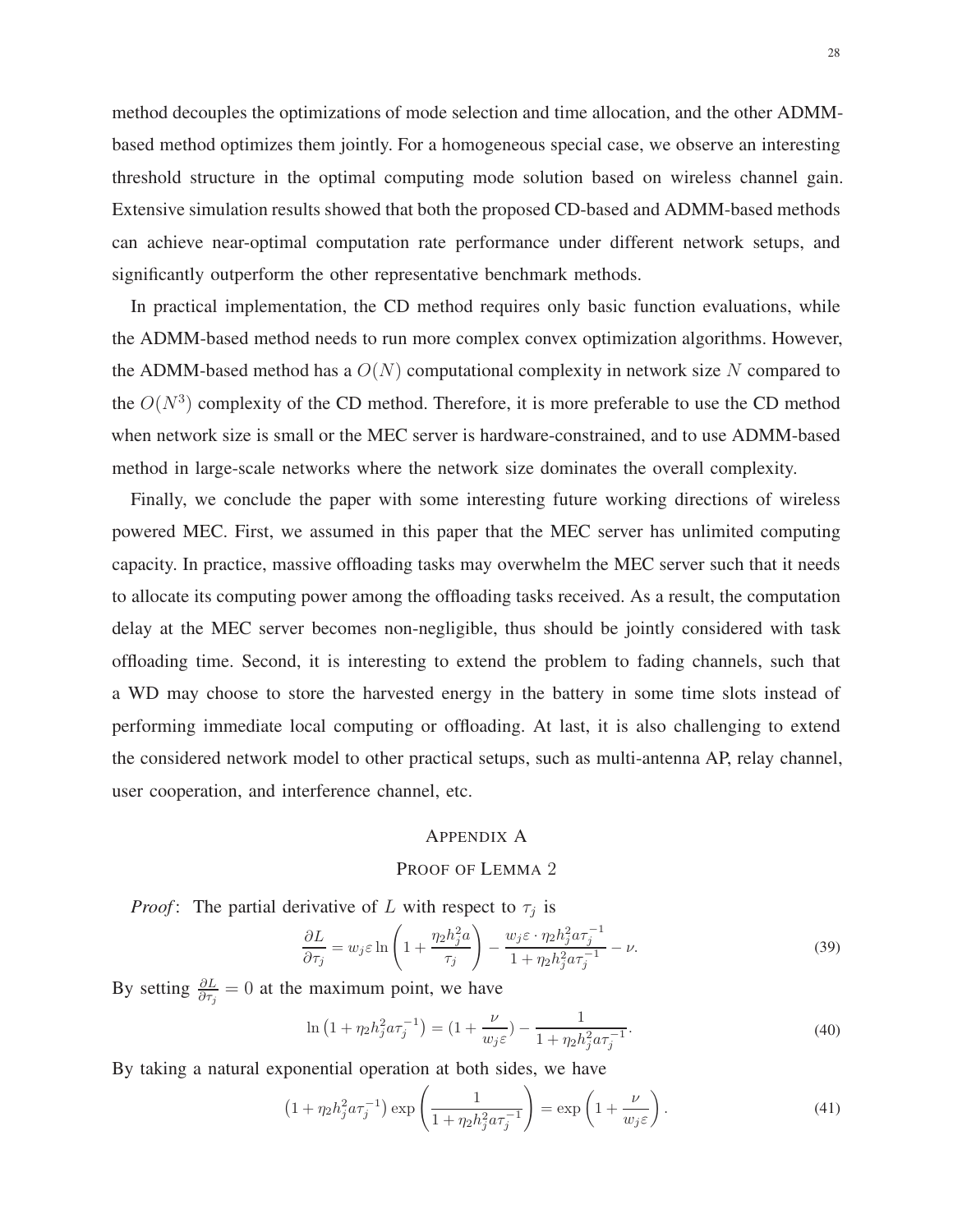Consider two positive values x and z that satisfy  $\frac{1}{x} \exp(x) = z$ , it holds that

<span id="page-28-2"></span>
$$
-x\exp(-x) = -\frac{1}{z}.
$$
\n(42)

Therefore, we have  $x = -W(-\frac{1}{x})$  $\frac{1}{z}$ ), where  $W(v)$  denotes the Lambert-W function, which is the inverse function of  $f(u) = u \exp(u) = v$ , i.e.,  $u = W(v)$ . Comparing [\(41\)](#page-27-0) and [\(42\)](#page-28-2), it is straightforward to infer that  $\frac{1}{1+n_2h_j^2a\tau_j^{-1}} = -W\left(-\frac{1}{\exp(1+\frac{\nu}{w_j\varepsilon})}\right)$  , which leads to the result in Lemma 1 with some simple manipulation.

# APPENDIX B

# PROOF OF PROPOSITION 1

*Proof*: Take the partial derivative of L in [\(12\)](#page-10-0) with respect to a. The maximum of L is achieved when

<span id="page-28-4"></span>
$$
\frac{\partial L}{\partial a} = \frac{1}{3} (a^*)^{-\frac{2}{3}} \sum_{i \in \mathcal{M}_0} w_i \eta_1 \left(\frac{h_i}{k_i}\right)^{\frac{1}{3}} + \sum_{j \in \mathcal{M}_1} \frac{w_j \varepsilon \eta_2 h_j^2}{1 + \eta_2 h_j^2 a^* (\tau_i^*)^{-1}} - \nu = 0. \tag{43}
$$

From [\(16\)](#page-11-1), it holds that

<span id="page-28-3"></span>
$$
\eta_2 h_j^2 a^* (\tau_i^*)^{-1} = \frac{1}{\varphi_j(\nu^*)}.
$$
\n(44)

By substituting [\(18\)](#page-11-2) and [\(44\)](#page-28-3) into [\(43\)](#page-28-4), we see that the optimal  $\nu^*$  must satisfy

$$
Q(\nu^*) \triangleq \frac{1}{3} (p_1(\nu^*))^{-\frac{2}{3}} \sum_{i \in \mathcal{M}_0} w_i \eta_1 \left(\frac{h_i}{k_i}\right)^{\frac{1}{3}} + \varepsilon \eta_2 \sum_{j \in \mathcal{M}_1} \frac{w_j h_j^2}{1 + 1/\varphi_j(\nu^*)} - \nu^* = 0. \tag{45}
$$

Now that (P2) is convex given  $\mathcal{M}_0$ ,  $Q(\nu^*) = 0$  is a sufficient condition for optimality. We then show that such  $\nu^*$  exists and is unique. Notice that  $p_1(\nu)$  is an increasing function in  $\nu$  and  $\varphi_j(\nu)$ is a decreasing function in  $\nu$ . Therefore, all the three terms in  $Q(\nu)$  decrease with  $\nu$ , thus  $Q(\nu)$ is a monotonically decreasing function in  $\nu$ . Meanwhile, when  $\nu \to 0$ , it holds that  $p_1(\nu) \to 0$ and  $\varphi_j(\nu) \to \infty$ . Thus, we have  $Q(\nu) \to \infty$  when  $\nu \to 0$ . Besides, when  $\nu \to \infty$ , it holds that  $p_1(\nu) \to 1$  and  $\varphi_j(\nu) \to 0$ , which leads to  $Q(\nu) \to -\infty$  when  $\nu \to \infty$ . Together with the result that  $Q(\nu)$  is a monotonically decreasing function, there must exist a unique  $\nu^* > 0$  that satisfies  $Q(\nu^*) = 0$  at the optimum. This completes the proof of Proposition 1.

#### **REFERENCES**

- <span id="page-28-1"></span><span id="page-28-0"></span>[1] A. A. Fuqaha, M. Guizani, M. Mohammadi, M. Aledhari, and M. Ayyash, "Internet of things: a survey on enabling technologies, protocols, and applications," *IEEE Commun. Surveys Tuts.*, vol. 17, no. 4, pp. 2347-2376, 4th Quarter 2015.
- [2] S. Bi, C. K. Ho, and R. Zhang, "Wireless powered communication: opportunities and challenges," *IEEE Commun. Mag.*, vol. 53, no. 4, pp. 117-125, Apr. 2015.